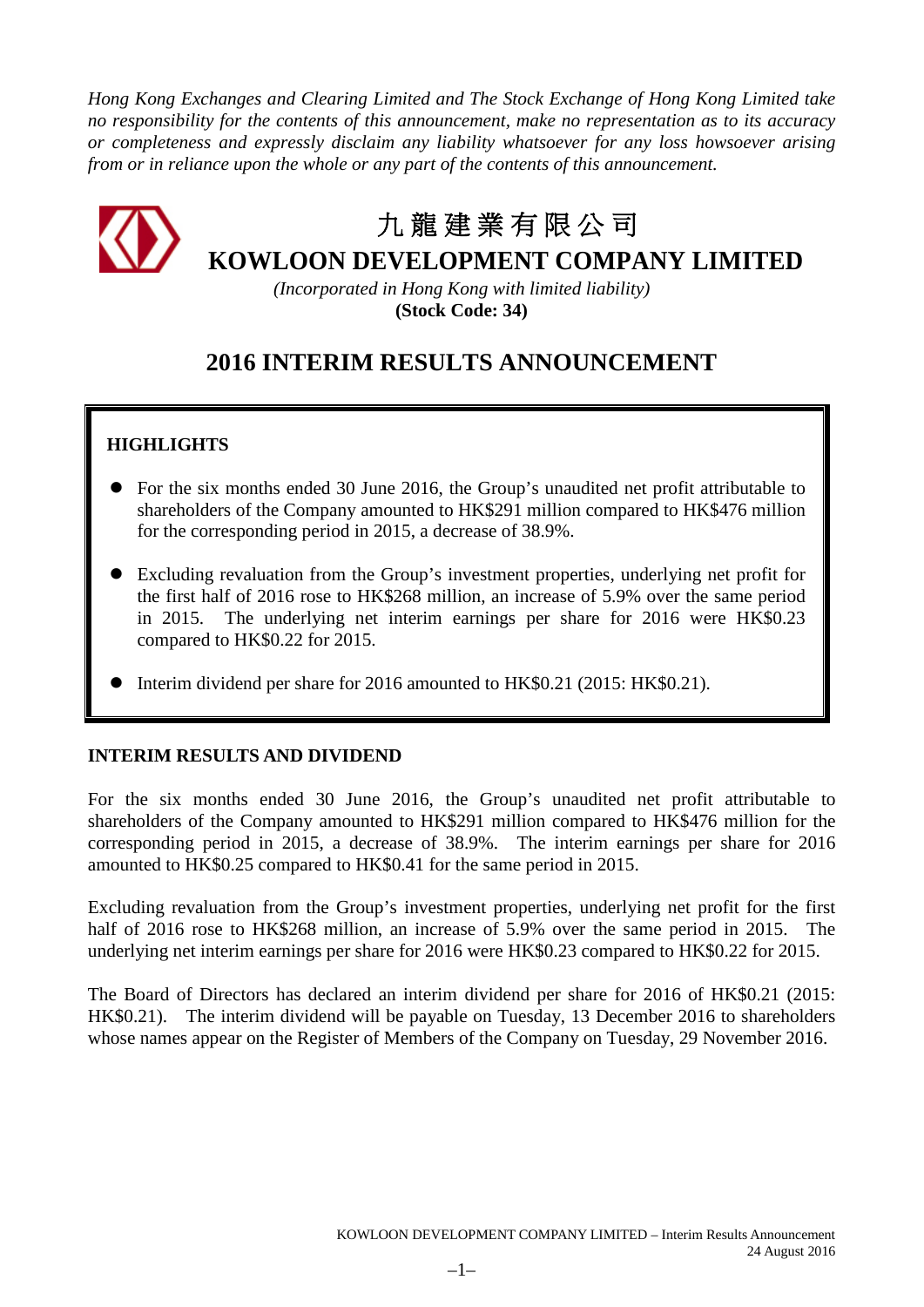# **BUSINESS REVIEW**

In Hong Kong, the recovery in the residential property market appears to be underway, with overall transaction volume having picked up significantly since April 2016, and transacted prices gradually rising from their lows at the beginning of 2016, and likely having bottomed. The rebound in the transaction volume has been particularly evident in the primary residential market mainly attributable to the improving market sentiment due to slower than expected interest hikes, and the introduction of aggressive incentives by property developers to boost their property sales.

In Mainland China, total nationwide residential property sales increased substantially, rising 44% year-on-year in the first six months of 2016 based on the official data. The pickup in housing activity since the start of 2016 was mainly driven by the government's destocking policy. However, the increase in transaction volume and the gain in transacted prices have been largely seen in the first-tier and some of the second-tier cities over the past few months. The sales activities in other third- and fourth-tier cities seemed to be mixed, with some of the regions still having severe destocking pressures.

In Macau, the residential property market seems to be bottoming out, with overall transacted residential prices having stabilised in the first quarter and rising 7.6% quarter-on-quarter in the second quarter of 2016. More encouragingly, residential transaction volume rebounded significantly, rising approximately 40% year-on-year in the first half of 2016.

# *Development Property Sales*

In Hong Kong, the Group obtained the Occupation Permit for Upper West, its 100%-owned project in Tai Kok Tsui, in early February 2016, with total sales proceeds of approximately HK\$672 million being recognised for the first six months of 2016. For the period under review, the Group continued to focus on the launch for the remaining residential units of its four projects in Hong Kong Island and Kowloon and its property sales have been benefitted from the recent improving market sentiment.

In Mainland China, in light of the improving sentiment in housing market and rising demand for new homes, the Group launched additional residential units of its various projects for presale/sale in the first half of 2016 and they were well received by the market. Total presales/sales generated from the Group's projects, including the Group's joint venture project in Foshan, a 49%-owned project in Tianjin, and a 60% interest project in Huizhou exceeded RMB3.5 billion for the period under review, with presales/sales attributable to the Group of approximately RMB2.3 billion for the first half of 2016 compared to RMB1.5 billion in the same period of 2015.

In Macau, the superstructure work of the Lotes  $T + T1$  development project in Macau is progressing smoothly. For the period under review, the Group did not launch any presales/sales in Macau and therefore no sales were recorded for the period ended 30 June 2016.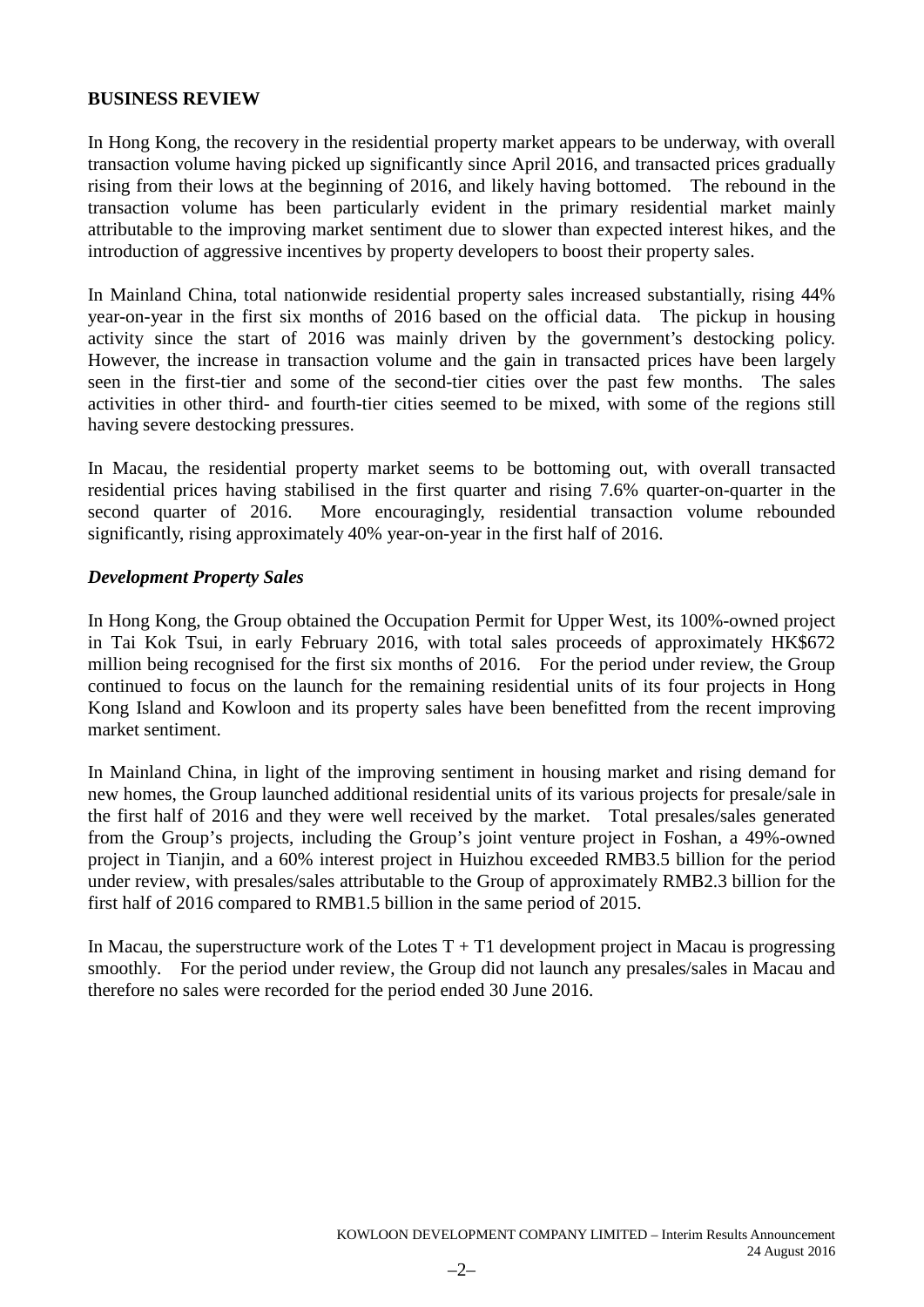With respect to the Lote P development project (Pearl Horizon) in Macau, the piling work was completed. However, due to a significant delay in granting various requisite approvals and permits for the project over the past years, the overall construction work could not be completed before the expiry date of the related land concession. An application for an extension of the expiry date for the land concession was made to relevant government departments but it was declined and therefore the construction work was suspended. Polytex Corporation Limited ("PCL"), the registered owner of the property of the project and a wholly-owned subsidiary of the ultimate holding company of the Company, has therefore applied to the Courts of Macau to claim for compensation of time. If the applications are ultimately declined, the Macau Government would have a right to resume the land without any compensation to the owner of the land. Nevertheless, based on the opinions provided by the Group's legal counsel, PCL has strong legal grounds to obtain a confirmation from the Court of Macau that the administrative delays had been caused by the relevant government authorities and therefore PCL is entitled to obtain compensation of time to enable it to complete the project. Currently, the Group is still awaiting a hearing date to be fixed by the Courts of Macau for the legal proceedings.

# *Property Development*

The Group is actively negotiating with the Lands Department about the land premium for its site in Tseung Kwan O and a land exchange for the proposed new lot to be known as Tseung Kwan O Town Lot No. 121 by surrendering Junk Bay Town Lot No. 2 and the Extension thereto and Tseung Kwan O Town Lot No. 22 to the Hong Kong Government.

As of 30 June 2016, the Group's landbank for development amounted to approximately 5 million sq m of attributable gross floor area ("GFA"). The Group's major property projects under planning and development are set out as follows:

| <b>Property</b><br>Project | District/<br>City           | <b>Usage</b>                | Approx.<br><b>Total Site</b><br>Area | Approx.<br>Total<br><b>GFA</b> | Approx.<br>Remaining<br>$GFA^*$ | Group's<br><b>Interest</b> | <b>Status</b>                                | <b>Expected Date of</b><br>Completion |
|----------------------------|-----------------------------|-----------------------------|--------------------------------------|--------------------------------|---------------------------------|----------------------------|----------------------------------------------|---------------------------------------|
|                            |                             |                             | $(sq \, \text{m})$                   | $(sq \, \text{m})$             | $(sq \, \text{m})$              |                            |                                              |                                       |
| <b>Hong Kong</b>           |                             |                             |                                      |                                |                                 |                            |                                              |                                       |
| <b>Upper East</b>          | Hung Hom,<br>Kowloon        | Residential &<br>commercial | 4,038                                | 34,100                         | 34,100                          | 100%                       | <b>Basement</b><br>excavation in<br>progress | 2018                                  |
| <b>South Coast</b>         | Aberdeen,<br>Hong Kong      | Residential                 | 723                                  | 5,900                          | 5,900                           | 100%                       | Superstructure<br>work in progress           | 2016                                  |
| Pok Fu Lam<br>Road         | Sai Ying Pun,<br>Hong Kong  | Residential &<br>retail     | 1,388                                | 11,100                         | 11,100                          | 100%                       | Foundation work<br>in progress               | 2020                                  |
| Lei Yue Mun                | Lei Yue Mun,<br>Kowloon     | Residential &<br>commercial | 3,240                                | 29,200                         | 29,200                          | 100%                       | Foundation work<br>completed                 | 2019                                  |
| Clear Water<br>Bay Road    | Ngau Chi<br>Wan,<br>Kowloon | Residential &<br>commercial | 19,335                               | 196,400                        | 196,400                         | 100%                       | Land premium<br>negotiation in<br>progress   | To be determined                      |

*Major Property Projects under Planning and Development* 

Note: The property project in Hong Kong, namely Upper West, was completed during the period under review.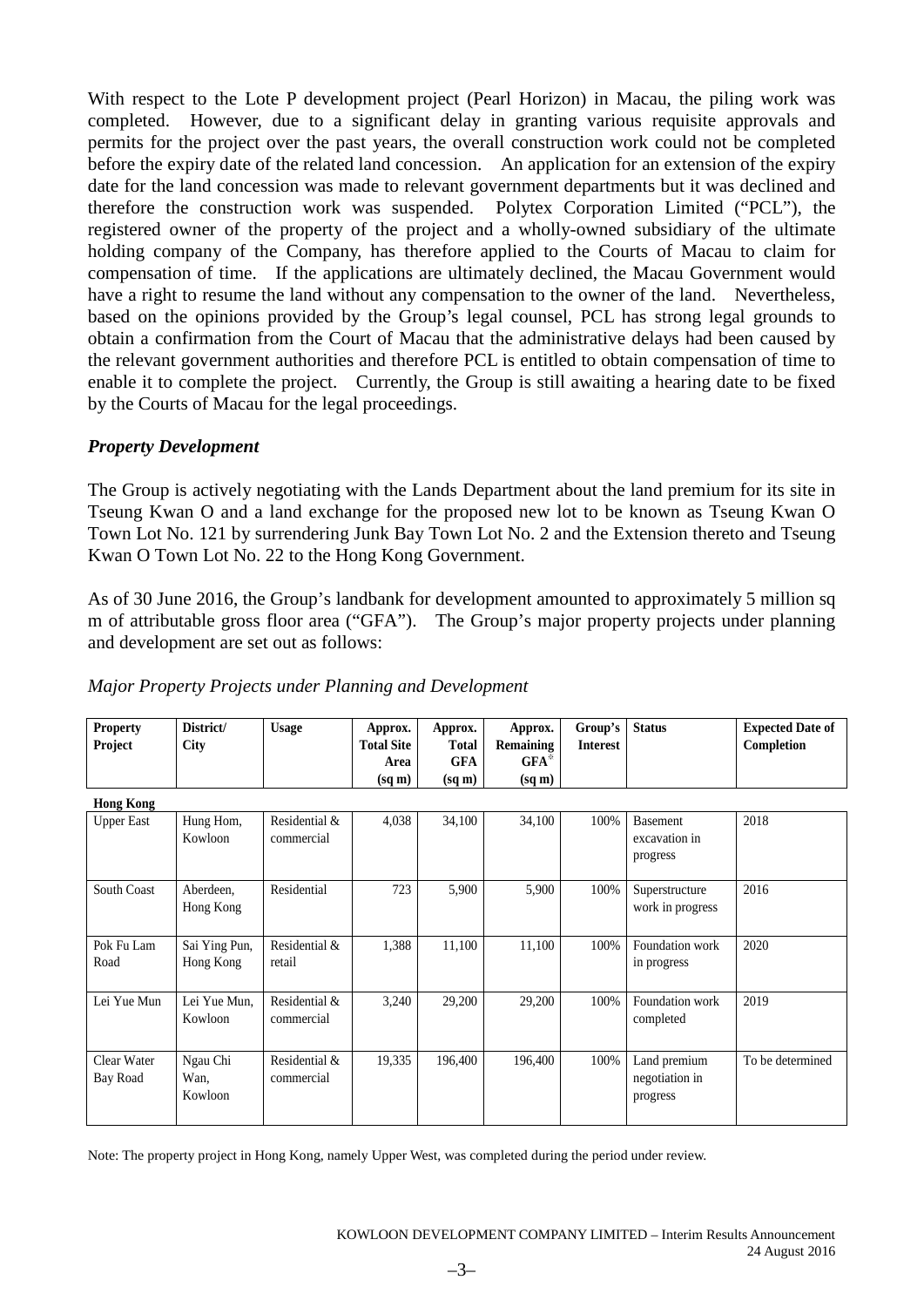# *Major Property Projects under Planning and Development (continued)*

| <b>Property</b><br>Project                       | District/<br>City                                          | <b>Usage</b>                | Approx.<br><b>Total Site</b><br>Area<br>$(sq \, \text{m})$ | Approx.<br><b>Total</b><br><b>GFA</b><br>$(sq \, \text{m})$ | Approx.<br><b>Remaining</b><br>$GFA^*$<br>(sq m) | Group's<br><b>Interest</b> | <b>Status</b>                                                                                 | <b>Expected Date of</b><br>Completion                     |
|--------------------------------------------------|------------------------------------------------------------|-----------------------------|------------------------------------------------------------|-------------------------------------------------------------|--------------------------------------------------|----------------------------|-----------------------------------------------------------------------------------------------|-----------------------------------------------------------|
| <b>Mainland China</b>                            |                                                            |                             |                                                            |                                                             |                                                  |                            |                                                                                               |                                                           |
| City Plaza<br>(Tianjin)<br>城市廣場<br>(天津)          | Hedong<br>District,<br>Tianjin                             | Residential &<br>commercial | 135,540                                                    | 850,000                                                     | 839,800                                          | 49%                        | Construction work<br>for the second<br>phases in progress                                     | Second phase<br>2017                                      |
| Le Cove City<br>(Shenyang)<br>江灣城<br>(瀋陽)        | Hun Nan Xin<br>District.<br>Shenyang                       | Residential &<br>commercial | 165,303                                                    | 712,000                                                     | 530,300                                          | 100%                       | Construction work<br>for the fourth<br>phase in progress                                      | Fourth phase 2018                                         |
| The Gardenia<br>(Shenyang)<br>翠堤灣<br>(瀋陽)        | Shenhe<br>District,<br>Shenyang                            | Residential &<br>commercial | 1,100,000                                                  | 2,000,000                                                   | 1,851,700                                        | 100%                       | Construction work<br>for the second<br>phase in progress                                      | Second phase IIB<br>2016/2017                             |
| Le Cove City<br>(Wuxi)<br>江灣城<br>(無錫)            | Chong An<br>District,<br>Wuxi                              | Residential &<br>commercial | 68,833                                                     | 404,400                                                     | 356,500                                          | 80%                        | Construction work<br>for the second<br>phase in progress                                      | Second phase 2017                                         |
| Le Cove<br>Garden<br>(Huizhou)<br>江灣南岸花園<br>(惠州) | Huicheng<br>District,<br>Huizhou                           | Residential &<br>commercial | 146,056                                                    | 519,900                                                     | 437,900                                          | 60%                        | Foundation work<br>for the second<br>phase in progress                                        | Second phase<br>2017/2018                                 |
| The Lake<br>(Foshan)<br>山語湖<br>(佛山)              | Nanhai<br>District.<br>Foshan                              | Residential &<br>commercial | 4,020,743                                                  | 1,600,000                                                   | 1,093,200                                        | 50%                        | Construction work<br>for the third phase<br>of high rise<br>residential towers<br>in progress | Third phase of<br>high rise<br>residential towers<br>2016 |
| Macau                                            |                                                            |                             |                                                            |                                                             |                                                  |                            |                                                                                               |                                                           |
| Pearl Horizon                                    | Lote P.<br><b>Novos Aterros</b><br>da Areia Preta          | Residential &<br>commercial | 68,000                                                     | 697,600                                                     | 697,600                                          | 58.8%                      | Suspended                                                                                     | To be determined                                          |
| Lotes $T + T1$                                   | Lotes $T + T1$ ,<br><b>Novos Aterros</b><br>da Areia Preta | Residential &<br>commercial | 17,900                                                     | 195,600                                                     | 195,600                                          | 58.8%                      | Superstructure<br>work in progress                                                            | Mid-2017                                                  |

※ Refers to approx. total GFA less GFA sold and recognised in the financial statements.

\* With additional underground GFA of approximately 35,000 sq m for the commercial portion.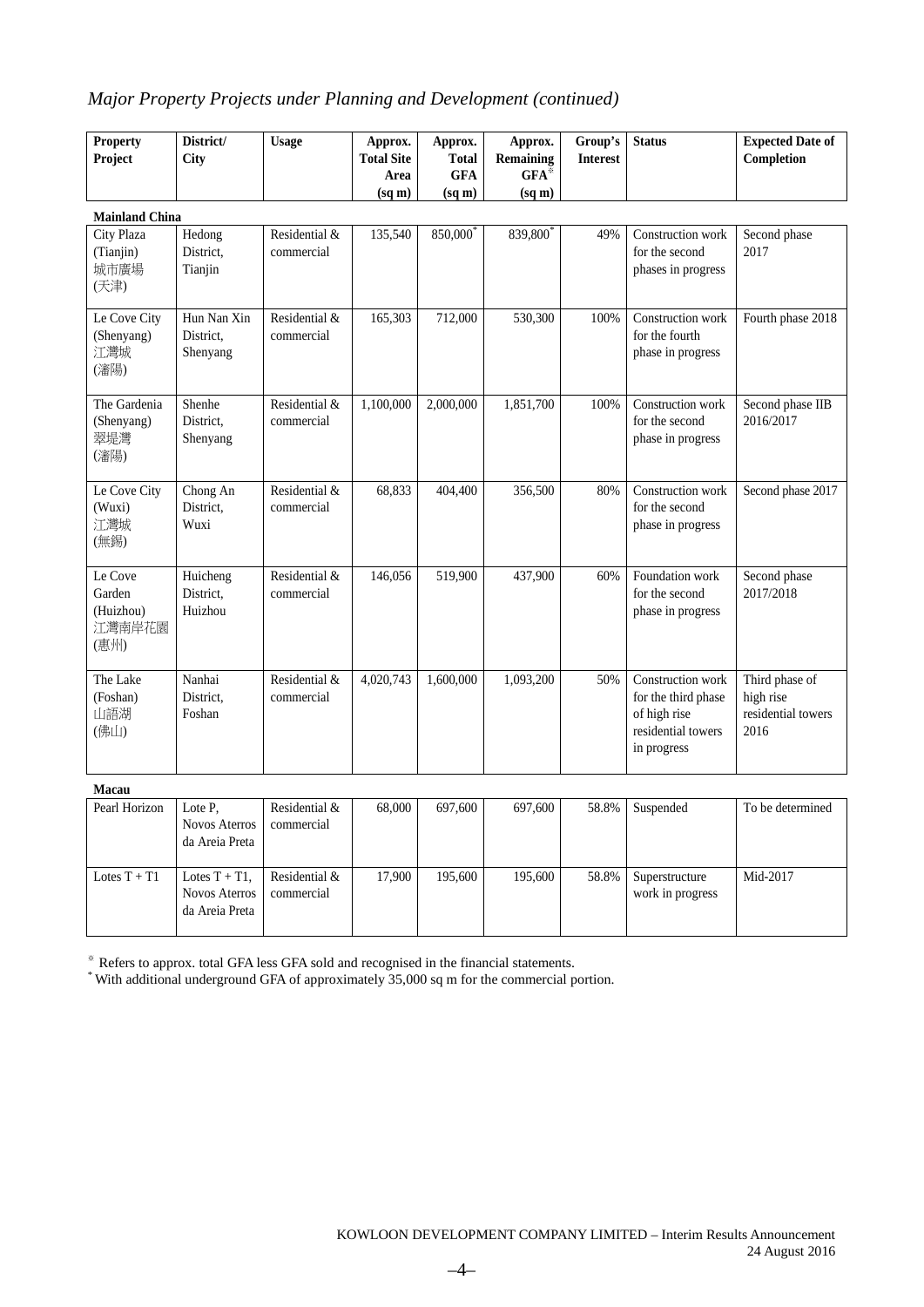# *Property Investment in Hong Kong*

Gross rental income generated from the Group's property investment portfolio in Hong Kong for the first six months of 2016 fell to HK\$169 million, a decrease of 4.5% over the corresponding period in 2015. Gross rental income generated from Pioneer Centre, the Group's wholly-owned flagship and core investment property in Hong Kong, dropped 5.3% to HK\$144 million. The overall occupancy rate for the property investment portfolio was over 90% as of 30 June 2016.

# *Other Businesses through Polytec Asset Holdings Limited ("Polytec Asset")*

The Group's exposures to the property investment in Macau, the oil business and the ice manufacturing and cold storage business are through its 73.4%-owned listed subsidiary, Polytec Asset. Their respective operational results are as follows:

# **Property Investment in Macau**

For the period under review, the Group's share of gross rental income generated from its investment properties rose to HK\$28.9 million, an increase of 26.4% over the same period in 2015. The improvement in income was mainly due to an increase in rents from The Macau Square, in which Polytec Asset holds a 50% interest, with total rental income of the property attributable to the Group rising to HK\$26.8 million for the first half of 2016 compared to HK\$21.3 million for the corresponding period in 2015.

# **Oil**

For the six months ended 30 June 2016, the segment recorded a loss of HK\$6.9 million. The loss was due to the further decline in crude oil prices in the first quarter, with the Brent crude oil prices having reached a recent low of approximately US\$26 per barrel in January 2016. However, such loss was partially offset by the reduction of local expenses arising from the significant depreciation of the Tenge, the Kazakhstan currency, which was allowed to float freely on 20 August 2015.

The Group will continue to work out a solution to tackle the gas flaring issue of the oilfield in Kazakhstan before the permits expire on 31 December 2016. Various viable options are currently being evaluated.

# **Ice Manufacturing and Cold Storage**

During the period under review, total operating profit for the combined cold storage and ice manufacturing segment rose to HK\$14.8 million, an increase of 32.2% over the same period in 2015. The increase in operating profit was attributable to an improvement in the ice manufacturing sector.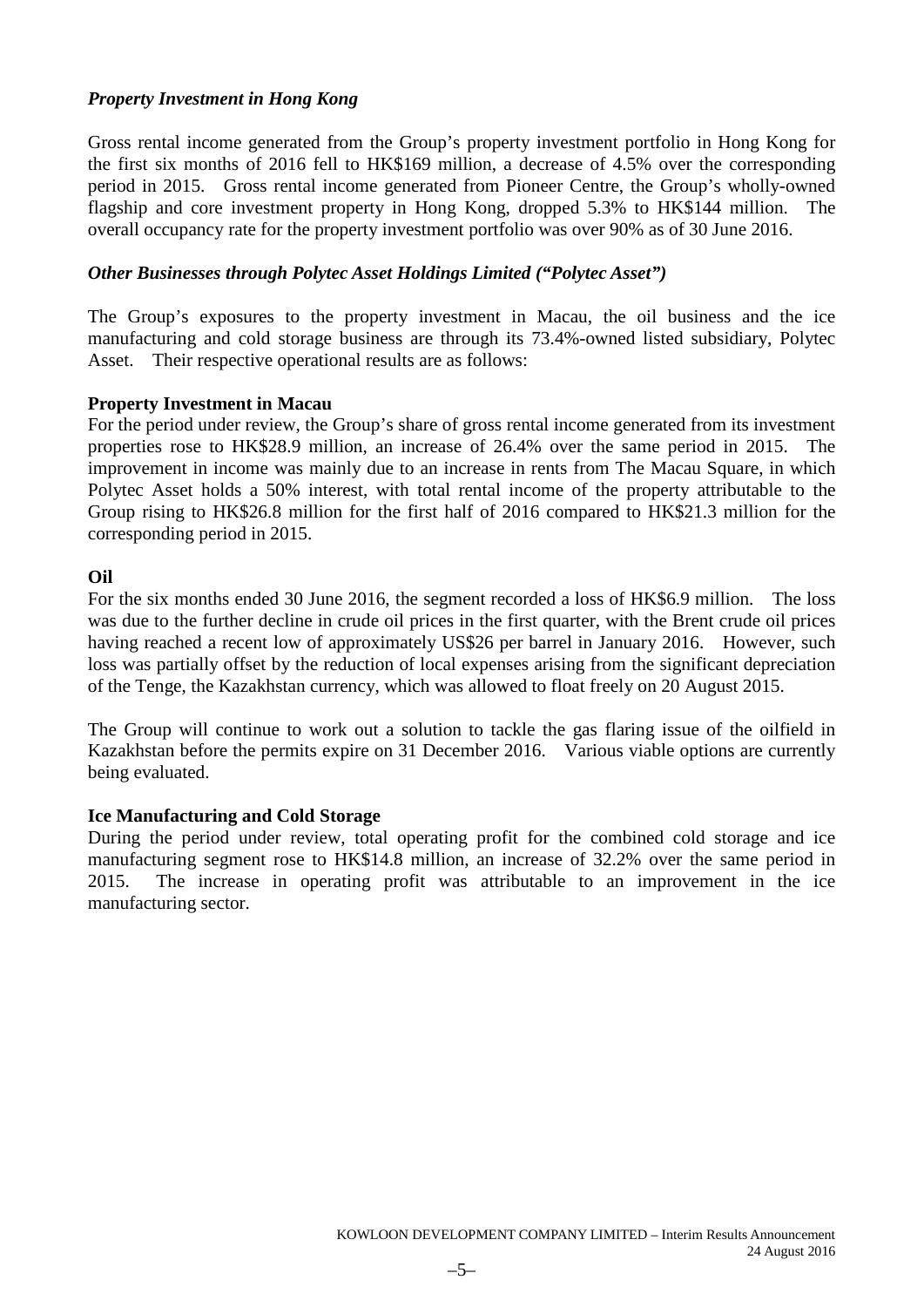# **PROSPECTS**

In Hong Kong, with the pace of rate hikes in the US relatively slow and interest rates being expected to stay low for an extended period of time, the recovery in the primary, as well as the secondary, residential property markets in Hong Kong will likely be supported. However, despite the pickup in sales activity in overall residential market, any increase in prices will likely be mild as they are expected to be suppressed by a seemingly substantial increase in supply of the residential units in the coming few years. In view of improving market sentiment, the Group will continue to promote the sale for the remaining units of its four development projects in Hong Kong in the rest of 2016 and will launch its new high-end residential project in Pok Fu Lam Road in early next year.

In Mainland China, in view of recent rapidly rising transacted housing prices in the first-tier and some of the second-tier cities, the government is expected to tighten its housing credit policies to prevent the risks of a potential bubble in the property market emerging. Nevertheless, with prevailing market sentiment still favourable, the Group will continue to expedite the sale of residential units for the second half of 2016, aiming to lock in the future results for the Group. In addition, the Group has been actively exploring investment opportunities in the first-tier cities over the past year, with some of the projects likely to be concluded in the near future.

In Macau, the construction work of the Lotes  $T + T1$  development project is being expedited and the progress is satisfactory, with topping out of the superstructure being expected before end-December 2016. The Group is making every effort to ensure the construction work to be completed and an occupation permit to be obtained by the middle of 2017. With respect to the lawsuit relating the Lote P development project (Pearl Horizon) in Macau, it is expected that a hearing date will be fixed by the Courts of Macau in the near future. The construction work will be resumed subject to and as soon as practicable after a favourable judgement from the Court and the relevant approvals from the government. It will endeavour to complete the project and deliver the flats to the waiting buyers as soon as it possibly can.

Looking ahead, the Group's core income for the second half of 2016 will be mainly generated from its property development projects in Hong Kong and Mainland China. In addition, the Group expects its property investment portfolios in Hong Kong and Macau, as well as its ice manufacturing and cold storage business, will continue to generate stable income in the second half of 2016. If the crude oil prices hover at the current low levels in the rest of the year, the Group's oil business in Kazakhstan will hardly make any contribution to its earnings in the second half of 2016.

The Group is currently facing a tough challenge in Macau. I would like to take this opportunity to express my heartfelt gratitude and appreciation to my fellow directors for their support and all staff for their dedication, hard work and contribution during these critical times.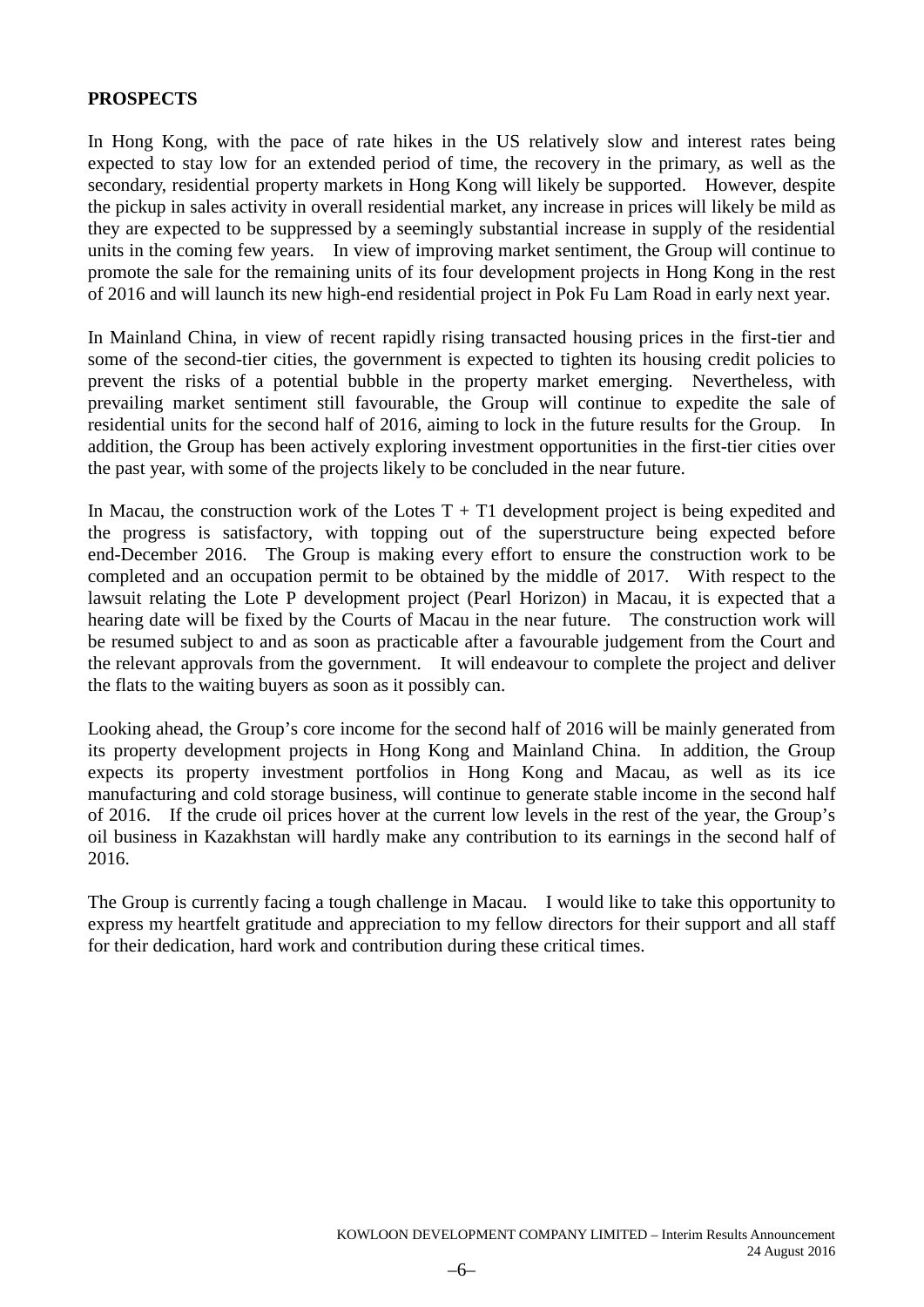# **INTERIM RESULTS**

The unaudited consolidated results of the Group for the six months ended 30 June 2016 together with the comparative figures for 2015 are as follows:

# **Consolidated Income Statement**

|                                              |                | <b>Six months ended 30 June</b> |                      |  |
|----------------------------------------------|----------------|---------------------------------|----------------------|--|
|                                              |                | 2016                            | 2015                 |  |
|                                              | <b>Note</b>    | <b>HK\$'000</b>                 | HK\$'000             |  |
|                                              |                | (unaudited)                     | ( <i>unaudited</i> ) |  |
| <b>Revenue</b>                               | $\mathfrak{Z}$ | 2,760,097                       | 1,759,214            |  |
| Cost of sales                                |                | (2,194,952)                     | (1,092,163)          |  |
| Other revenue                                |                | 9,662                           | 10,091               |  |
| Other net income                             |                | 596                             |                      |  |
| Depreciation and amortisation                |                | (8, 644)                        | (8,969)              |  |
| <b>Staff</b> costs                           |                | (95, 591)                       | (95, 465)            |  |
| Selling, marketing and distribution expenses |                | (120, 036)                      | (186, 416)           |  |
| Other operating expenses                     |                | (55,790)                        | (38, 473)            |  |
| Fair value changes on investment properties  |                | (10, 832)                       | 301,389              |  |
| <b>Profit from operations</b>                |                | 284,510                         | 649,208              |  |
| Finance costs                                | $\overline{4}$ | (66, 105)                       | (85,308)             |  |
| Share of profits of associated companies     |                | 45,883                          | 12,723               |  |
| Share of profits of joint ventures           |                | 70,685                          | 59,690               |  |
| <b>Profit before taxation</b>                |                | 334,973                         | 636,313              |  |
| Income tax                                   | 5              | (36,074)                        | (145,361)            |  |
| Profit for the period                        |                | 298,899                         | 490,952              |  |
| Attributable to:                             |                |                                 |                      |  |
| Shareholders of the Company                  |                | 290,979                         | 476,046              |  |
| Non-controlling interests                    |                | 7,920                           | 14,906               |  |
| Profit for the period                        |                | 298,899                         | 490,952              |  |
| <b>Earnings per share - Basic/Diluted</b>    | 6              | <b>HK\$0.25</b>                 | HK\$0.41             |  |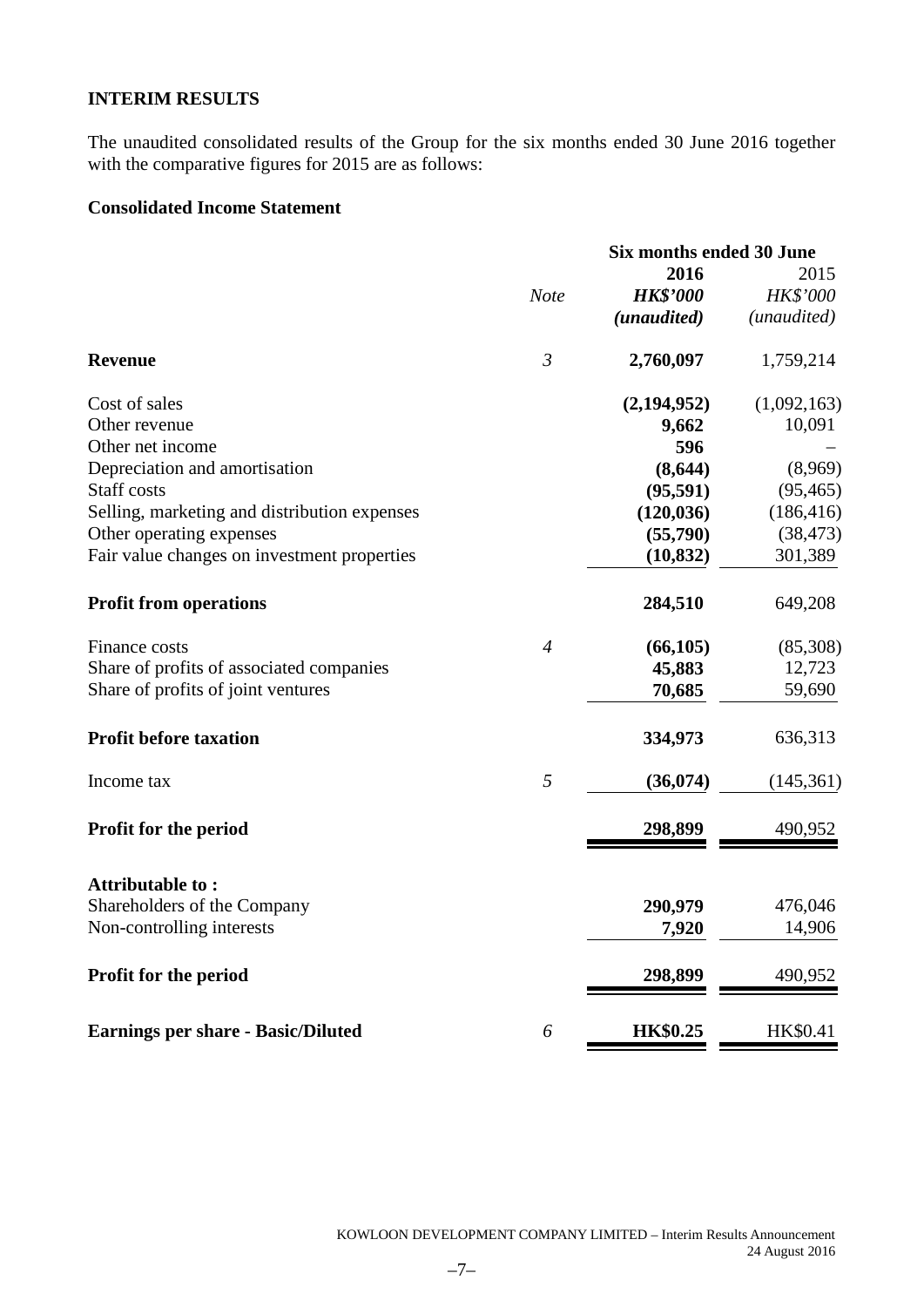# **Consolidated Statement of Comprehensive Income**

|                                                                | Six months ended 30 June |                 |
|----------------------------------------------------------------|--------------------------|-----------------|
|                                                                | 2016                     | 2015            |
|                                                                | <b>HK\$'000</b>          | <b>HK\$'000</b> |
|                                                                | (unaudited)              | (unaudited)     |
| Profit for the period                                          | 298,899                  | 490,952         |
| Other comprehensive income for the period                      |                          |                 |
| Items that may be reclassified subsequently to profit or loss: |                          |                 |
| Exchange differences on translation of financial statements of |                          |                 |
| overseas subsidiaries                                          | (80, 608)                | 1,258           |
| Changes in fair value of interests in property development     | (249,270)                | 95              |
| Share of other comprehensive income of joint ventures and      |                          |                 |
| associated companies                                           | (116, 150)               | 1,282           |
|                                                                | (446, 028)               | 2,635           |
| Total comprehensive income for the period                      | (147, 129)               | 493,587         |
|                                                                |                          |                 |
| Attributable to:                                               |                          |                 |
| Shareholders of the Company                                    | (70, 553)                | 476,343         |
| Non-controlling interests                                      | (76, 576)                | 17,244          |
| Total comprehensive income for the period                      | (147, 129)               | 493,587         |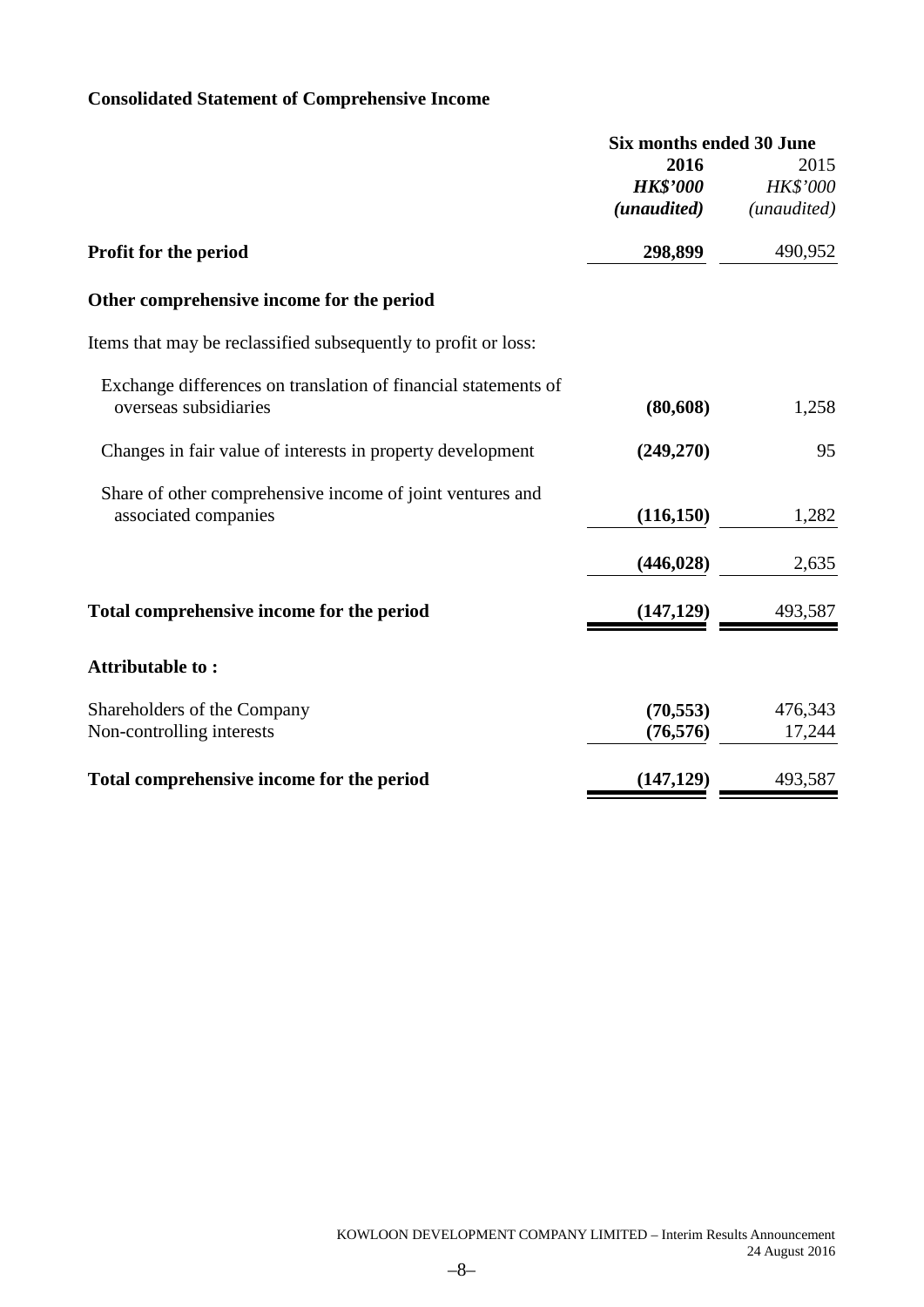# **Consolidated Statement of Financial Position**

|                                                          | <b>Note</b> | At 30 June 2016<br><b>HK\$'000</b><br>(unaudited) |                       | At 31 December 2015<br>HK\$'000<br>(audited) |                       |
|----------------------------------------------------------|-------------|---------------------------------------------------|-----------------------|----------------------------------------------|-----------------------|
| <b>Non-current assets</b>                                |             |                                                   |                       |                                              |                       |
| Investment properties<br>Leasehold land held for own use |             |                                                   | 11,479,506<br>199,977 |                                              | 11,156,633<br>203,279 |
| Other property, plant and equipment                      | 11          |                                                   | 598,130               |                                              | 616,389               |
|                                                          |             |                                                   |                       |                                              |                       |
|                                                          |             |                                                   | 12,277,613            |                                              | 11,976,301            |
| Oil exploitation assets                                  | 11          |                                                   | 48,504                |                                              | 49,325                |
| Interests in property development                        | 8           |                                                   | 11,865,601            |                                              | 12,114,871            |
| Interest in joint ventures                               |             |                                                   | 3,107,891             |                                              | 3,140,725             |
| Interest in associated companies                         |             |                                                   | 1,891,957             |                                              | 2,137,106             |
| Loans and advances                                       | 9           |                                                   | 1,329,887             |                                              | 895,742               |
| Deferred tax assets                                      |             |                                                   | 113,921               |                                              | 116,244               |
|                                                          |             |                                                   | 30,635,374            |                                              | 30,430,314            |
| <b>Current assets</b>                                    |             |                                                   |                       |                                              |                       |
| Inventories                                              |             | 14,528,068                                        |                       | 16,273,680                                   |                       |
| Trade and other receivables                              | 9           | 1,449,584                                         |                       | 1,495,488                                    |                       |
| Loans and advances                                       | 9           | 34,225                                            |                       | 29,760                                       |                       |
| Amount due from a joint venture                          |             | 64,285                                            |                       | 56,209                                       |                       |
| Pledged bank deposit                                     |             | 15,000                                            |                       | 15,000                                       |                       |
| Cash and bank balances                                   |             | 1,569,872                                         |                       | 1,176,439                                    |                       |
|                                                          |             | 17,661,034                                        |                       | 19,046,576                                   |                       |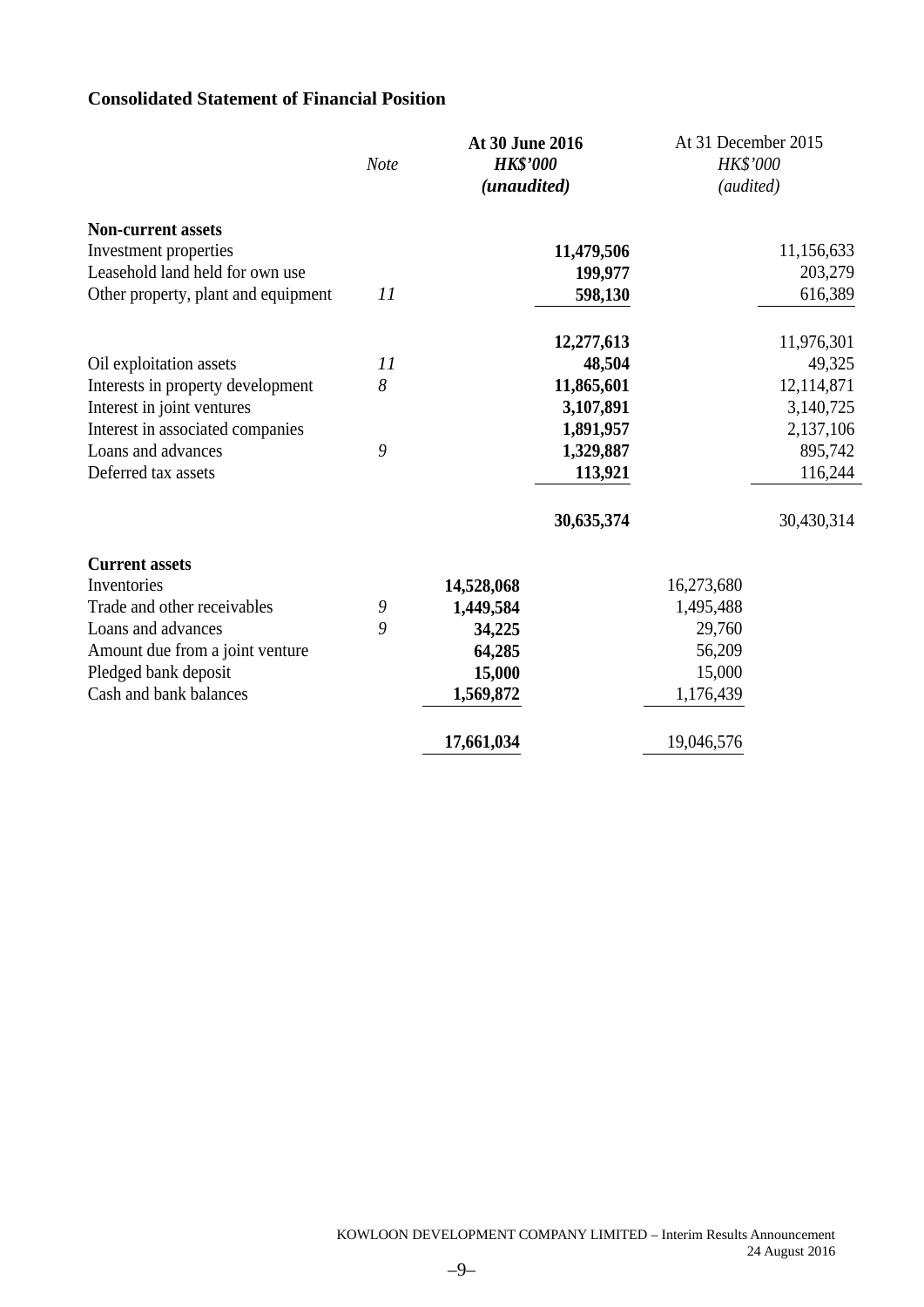|                                              |             | At 30 June 2016 |            | At 31 December 2015 |              |
|----------------------------------------------|-------------|-----------------|------------|---------------------|--------------|
|                                              | <b>Note</b> | <b>HK\$'000</b> |            | HK\$'000            |              |
|                                              |             | (unaudited)     |            | (audited)           |              |
| <b>Current liabilities</b>                   |             |                 |            |                     |              |
| Trade and other payables                     | 10          | 6,424,855       |            | 6,173,325           |              |
| Amounts due to non-controlling interests     |             | 200,000         |            | 200,000             |              |
| Amount due to a joint venture                |             | 727,179         |            | 741,841             |              |
| <b>Bank</b> loans                            |             | 1,437,600       |            | 1,796,600           |              |
| <b>Current</b> taxation                      |             | 132,807         |            | 161,144             |              |
|                                              |             | 8,922,441       |            | 9,072,910           |              |
| Net current assets                           |             |                 | 8,738,593  |                     | 9,973,666    |
|                                              |             |                 |            |                     |              |
| <b>Total assets less current liabilities</b> |             |                 | 39,373,967 |                     | 40,403,980   |
| <b>Non-current liabilities</b>               |             |                 |            |                     |              |
| Loan from ultimate holding company           |             | 3,298,775       |            | 5,587,640           |              |
| Loan from a fellow subsidiary                |             | 1,253,142       |            | 851,803             |              |
| <b>Bank</b> loans                            |             | 8,390,908       |            | 6,910,458           |              |
| Other payables                               |             | 21,953          |            | 23,342              |              |
| Deferred tax liabilities                     |             | 887,304         |            | 927,126             |              |
|                                              |             |                 | 13,852,082 |                     | 14,300,369   |
| <b>NET ASSETS</b>                            |             |                 |            |                     | 26, 103, 611 |
|                                              |             |                 | 25,521,885 |                     |              |
| <b>Capital and reserves</b>                  |             |                 |            |                     |              |
| Share capital                                |             |                 | 8,417,472  |                     | 8,417,472    |
| Reserves                                     |             |                 | 13,980,373 |                     | 14,476,678   |
| Total equity attributable to the             |             |                 |            |                     |              |
| shareholders of the Company                  |             |                 | 22,397,845 |                     | 22,894,150   |
| <b>Non-controlling interests</b>             |             |                 | 3,124,040  |                     | 3,209,461    |
| <b>TOTAL EQUITY</b>                          |             |                 | 25,521,885 |                     | 26,103,611   |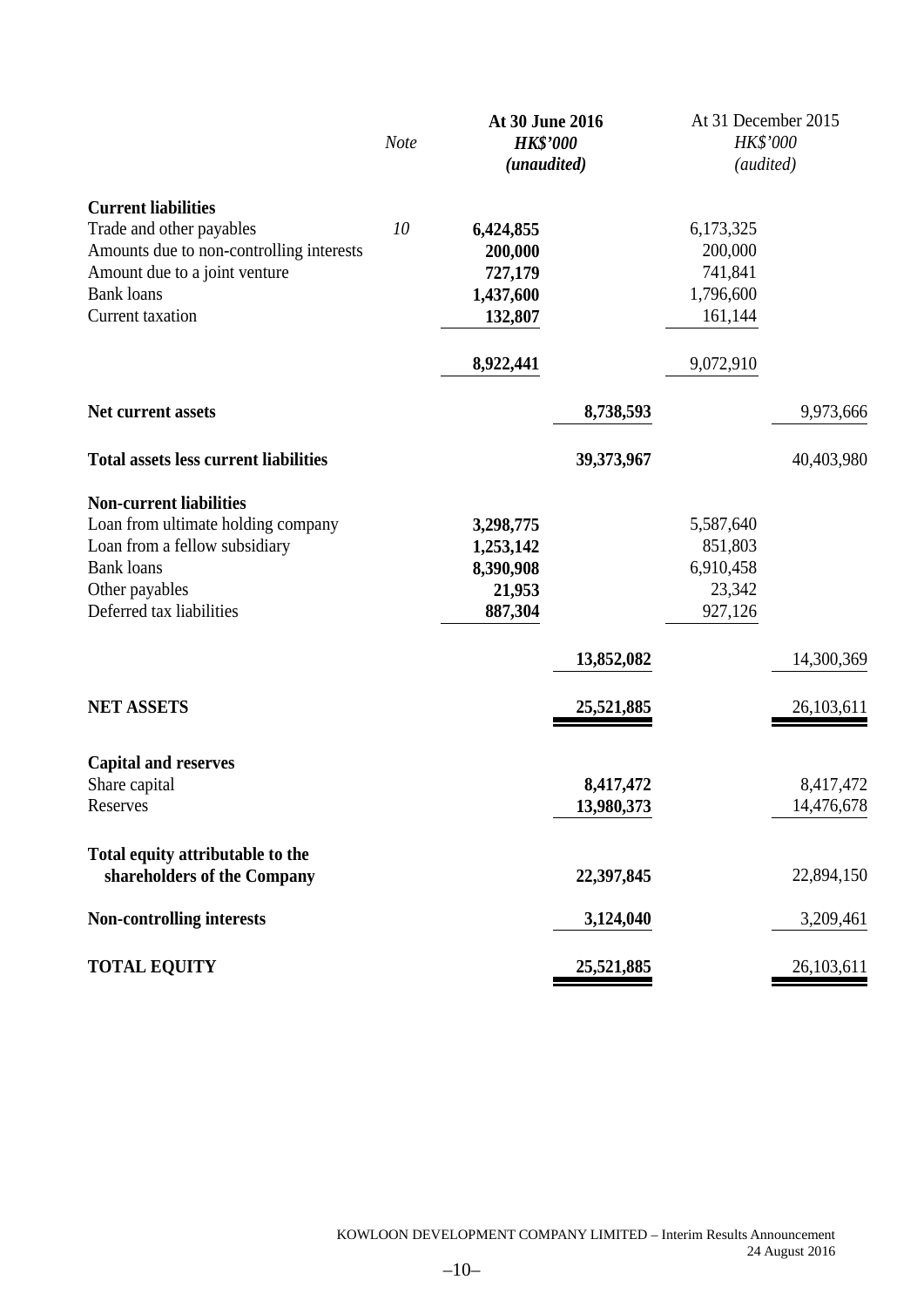#### *Notes*

#### **1 Basis of preparation**

The unaudited interim financial report has been prepared in accordance with the applicable disclosure provisions of the Rules Governing the Listing of Securities on The Stock Exchange of Hong Kong Limited, including compliance with Hong Kong Accounting Standard ("HKAS") 34, "Interim financial reporting", issued by the Hong Kong Institute of Certified Public Accountants ("HKICPA").

The interim financial report has been prepared in accordance with the same accounting policies adopted in the 2015 annual financial statements, except for the accounting policy changes that are expected to be reflected in 2016 annual financial statements. Details of these changes in accounting policies are set out in note 2.

The preparation of an interim financial report in conformity with HKAS 34 requires management to make judgements, estimates and assumptions that affect the application of policies and reported amounts of assets and liabilities, income and expenses on a year to date basis. Actual results may differ from these estimates.

The financial information relating to the financial year ended 31 December 2015 that is included in this announcement of interim results as comparative information does not constitute the Company's statutory annual consolidated financial statements for that financial year but is derived from those financial statements. Further information relating to these statutory financial statements disclosed in accordance with section 436 of the Hong Kong Companies Ordinance (Cap.622) is as follows:

The Company has delivered the financial statements for the year ended 31 December 2015 to the Registrar of Companies as required by section 662(3) of, and Part 3 of Schedule 6 to, the Companies Ordinance. The Company's auditor has reported on those financial statements. The auditor's report was unqualified; did not include a reference to any matters to which the auditor drew attention by way of emphasis without qualifying its report; and did not contain a statement under sections 406(2), 407(2) or (3) of the Companies Ordinance.

#### **2 Changes in accounting policies**

The HKICPA has issued certain amendments to Hong Kong Financial Reporting Standards that are first effective for the current accounting period of the Group. None of these developments has had a material effect on how the Group's results and financial position for the current or prior periods have been prepared or presented. The Group has not applied any new standard or interpretation that is not yet effective for the current accounting period.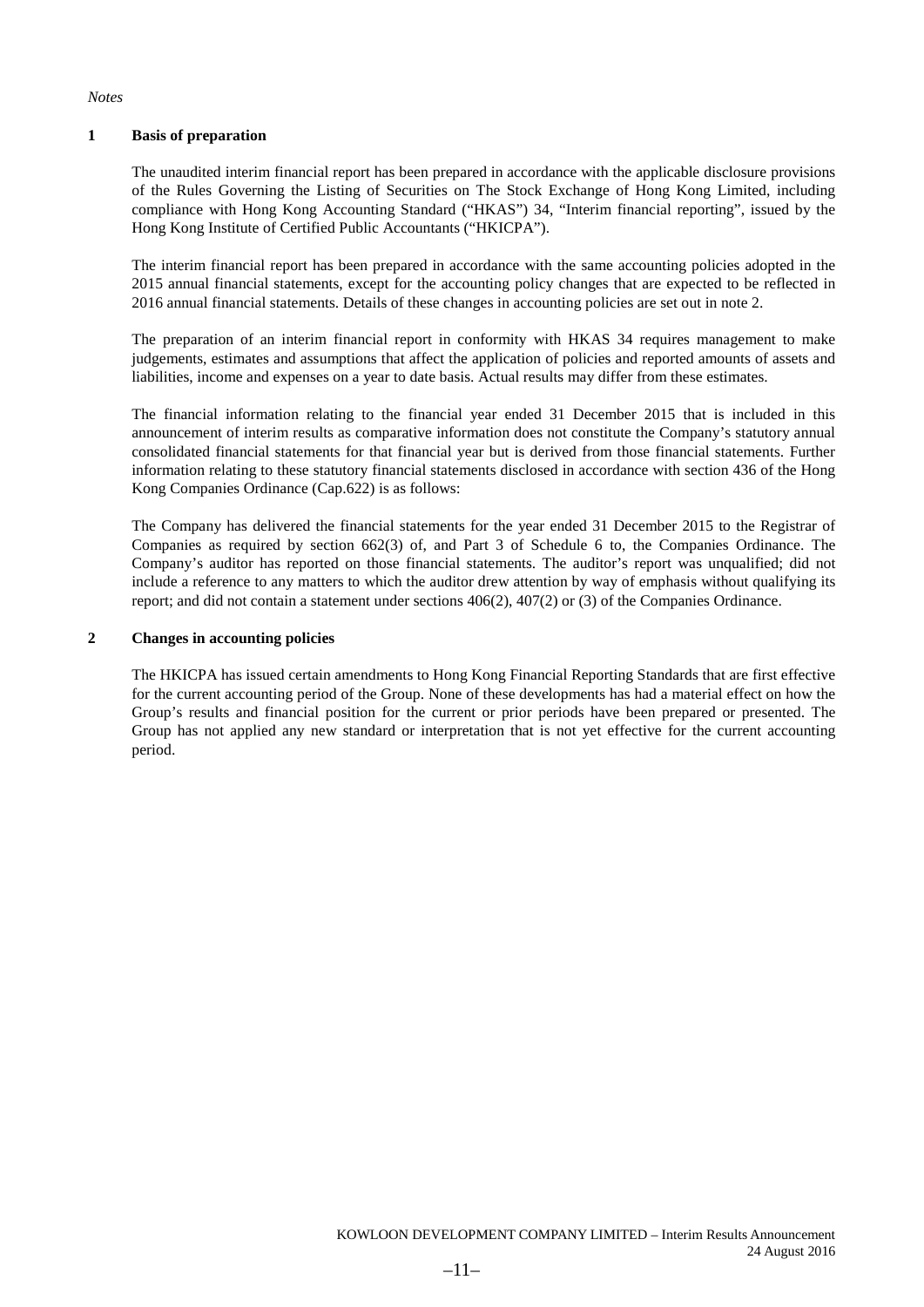#### **3 Segment reporting**

The Group manages its business by a mixture of both business lines and geography. In a manner consistent with the way in which information is reported internally to the Group's top management for the purposes of assessing segment performance and allocating resources between segments, the Group has identified the following six reportable segments.

- Property development segment (Hong Kong/Mainland China/Macau): the development and sale of properties and interests in property development. Given the importance of the property development division to the Group, the Group's property development business is segregated further into three reportable segments on a geographical basis.
- Property investment segment: the leasing of properties to generate rental income and to gain from the appreciation in the properties' values in the long term.
- Oil segment: oil exploration and production.
- Other businesses segment: mainly includes financial investments, the provision of finance services, income from the sale of ice and the provision of cold storage services and treasury operations.

Revenue comprises mainly rental income from properties, gross proceeds from sale of properties and crude oil and interest income.

Reportable segment profit represents profit before taxation after excluding fair value changes on investment properties, finance costs, exceptional items and head office and corporate income/expenses.

Segment assets include all tangible, intangible assets and current assets with the exception of deferred tax assets and other corporate assets.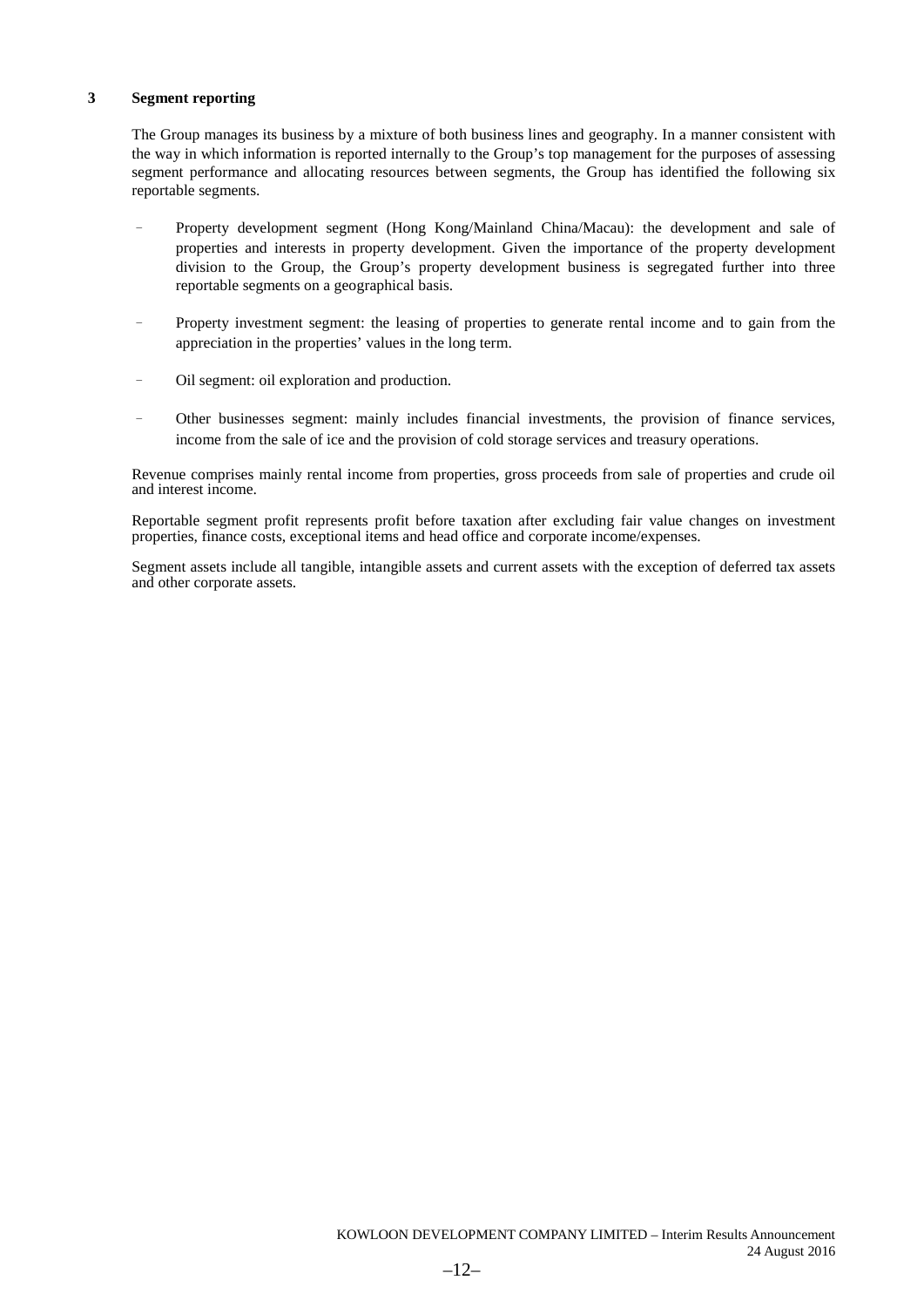#### **3 Segment reporting** *(continued)*

Information regarding the Group's reportable segments as provided to the Group's top management for the purposes of resource allocation and assessment of segment performance for the period is set out below.

|                                                                                                              |                                 |                                     |                                             | Six months ended 30 June 2016 |                                           |                        |                                  |
|--------------------------------------------------------------------------------------------------------------|---------------------------------|-------------------------------------|---------------------------------------------|-------------------------------|-------------------------------------------|------------------------|----------------------------------|
|                                                                                                              | Property development            |                                     |                                             |                               |                                           |                        |                                  |
|                                                                                                              | Consolidated<br><b>HK\$'000</b> | <b>Hong Kong</b><br><b>HK\$'000</b> | <b>Mainland</b><br>China<br><b>HK\$'000</b> | Macau<br><b>HK\$'000</b>      | Property<br>investment<br><b>HK\$'000</b> | Oil<br><b>HK\$'000</b> | <b>Others</b><br><b>HK\$'000</b> |
| Revenue                                                                                                      | 2,760,097                       | 891,809                             | 1,560,738                                   |                               | 169,388                                   | 48,366                 | 89,796                           |
| Reportable segment profit<br>Other net income                                                                | 439,138<br>596                  | 122,786                             | 98,100                                      | 1,790                         | 195,149<br>596                            | (6,941)                | 28,254                           |
| Fair value changes on<br>investment properties<br>Share of fair value changes on<br>investment properties of | (10, 832)                       |                                     |                                             |                               | (10, 832)                                 |                        |                                  |
| a joint venture                                                                                              | 23,760                          |                                     |                                             |                               | 23,760                                    |                        |                                  |
| Head office and corporate expenses<br>Finance costs                                                          | (51, 584)<br>(66, 105)          |                                     |                                             |                               |                                           |                        |                                  |
| Profit before taxation                                                                                       | 334,973                         |                                     |                                             |                               |                                           |                        |                                  |
| Share of profits of associated companies<br>Share of profits of joint ventures                               | 45,883<br>70,685                |                                     | 45,564<br>14,887                            |                               | 55,798                                    |                        | 319                              |
|                                                                                                              |                                 |                                     |                                             | Six months ended 30 June 2015 |                                           |                        |                                  |
|                                                                                                              |                                 |                                     | Property development                        |                               |                                           |                        |                                  |
|                                                                                                              | Consolidated<br>HK\$'000        | Hong Kong<br>HK\$'000               | Mainland<br>China<br>HK\$'000               | Macau<br>HK\$'000             | Property<br>investment<br>HK\$'000        | <b>Oil</b><br>HK\$'000 | Others<br>HK\$'000               |
| Revenue                                                                                                      | .759,214                        | 1,261,101                           | 91,658                                      |                               | 177,349                                   | 132,002                | 97,104                           |

|                                                                                     | Consolidated<br>HK\$'000 | Hong Kong<br>HK\$'000 | Mainland<br>China<br>HK\$'000 | Macau<br>HK\$'000 | Property<br>investment<br>HK\$'000 | Oil<br>HK\$'000 | Others<br>HK\$'000 |
|-------------------------------------------------------------------------------------|--------------------------|-----------------------|-------------------------------|-------------------|------------------------------------|-----------------|--------------------|
| Revenue                                                                             | 1,759,214                | 1,261,101             | 91,658                        |                   | 177,349                            | 132,002         | 97,104             |
| Reportable segment profit<br>Fair value changes on                                  | 446,900                  | 247,668               | (28, 495)                     | 2,317             | 194,790                            | 8,096           | 22,524             |
| investment properties<br>Share of fair value changes on<br>investment properties of | 301,389                  |                       |                               |                   | 301,389                            |                 |                    |
| a joint venture<br>Head office and corporate expenses                               | 19,360<br>(46,028)       |                       |                               |                   | 19,360                             |                 |                    |
| Finance costs                                                                       | (85,308)                 |                       |                               |                   |                                    |                 |                    |
| Profit before taxation                                                              | 636,313                  |                       |                               |                   |                                    |                 |                    |
| Share of profits of associated companies<br>Share of profits of joint ventures      | 12,723<br>59,690         |                       | 12,558<br>14,461              |                   | 45,229                             |                 | 165                |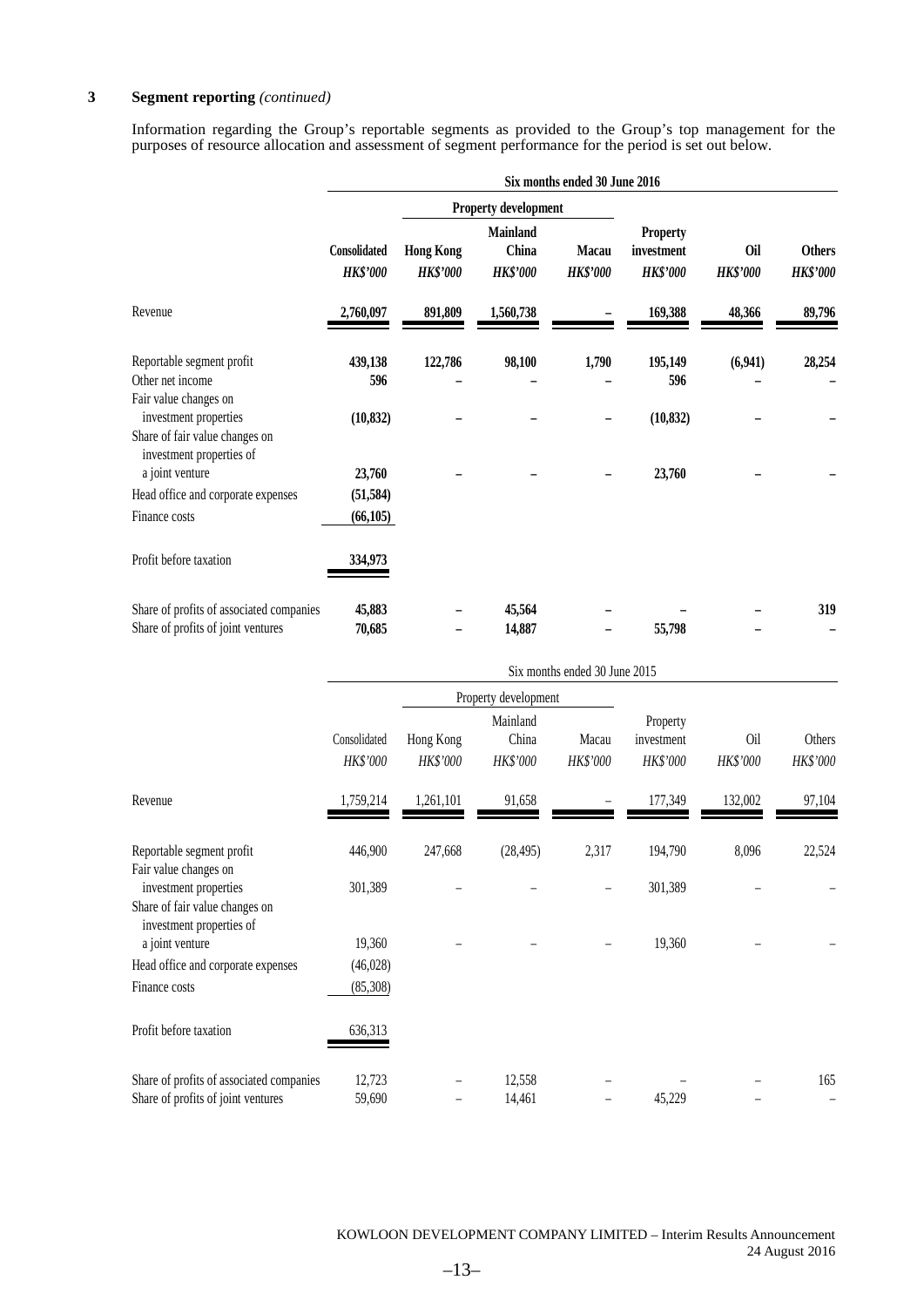# **3 Segment reporting** *(continued)*

|                                                                                                                                        |                                                        |                                     |                                             | At 30 June 2016                 |                                                  |                               |                                  |
|----------------------------------------------------------------------------------------------------------------------------------------|--------------------------------------------------------|-------------------------------------|---------------------------------------------|---------------------------------|--------------------------------------------------|-------------------------------|----------------------------------|
|                                                                                                                                        |                                                        |                                     | Property development                        |                                 |                                                  |                               |                                  |
|                                                                                                                                        | Consolidated<br><b>HK\$'000</b>                        | <b>Hong Kong</b><br><b>HK\$'000</b> | <b>Mainland</b><br>China<br><b>HK\$'000</b> | <b>Macau</b><br><b>HK\$'000</b> | <b>Property</b><br>investment<br><b>HK\$'000</b> | <b>Oil</b><br><b>HK\$'000</b> | <b>Others</b><br><b>HK\$'000</b> |
| Reportable segment assets<br>Deferred tax assets<br>Pledged bank deposit<br>Cash and bank balances<br>Head office and corporate assets | 46,573,131<br>113,921<br>15,000<br>1,569,872<br>24,484 | 8,218,309                           | 12,550,316                                  | 10,611,738                      | 12,901,711                                       | 629,582                       | 1,661,475                        |
| Consolidated total assets                                                                                                              | 48,296,408                                             |                                     |                                             |                                 |                                                  |                               |                                  |
| Interest in associated companies<br>Interest in and amounts due from<br>joint ventures                                                 | 1,891,957<br>3,172,176                                 |                                     | 1,864,601<br>1,751,803                      |                                 | 1,420,373                                        |                               | 27,356                           |
|                                                                                                                                        |                                                        |                                     |                                             | At 31 December 2015             |                                                  |                               |                                  |
|                                                                                                                                        |                                                        |                                     | Property development                        |                                 |                                                  |                               |                                  |
|                                                                                                                                        | Consolidated<br>$IIPQ$ $000$                           | Hong Kong<br>IIPQ                   | Mainland<br>China<br>IIDQ, OAO              | Macau<br>$IIDQ$ $000$           | Property<br>investment<br>$IIDQ$ , $0.00$        | Oil<br>$IIDQ$ $000$           | Others<br>$IIDQ$ , $0.00$        |

|                                                    | <b>HK\$'000</b> | <b>HK\$'000</b>   | <b>HK\$'000</b> | <b>HK\$'000</b> | <b>HK\$'000</b> | <b>HK\$'000</b> | <i>HK\$'000</i> |
|----------------------------------------------------|-----------------|-------------------|-----------------|-----------------|-----------------|-----------------|-----------------|
| Reportable segment assets                          | 48,142,902      | 8,849,947         | 13,976,353      | 10.901.324      | 12,558,019      | 636,411         | 1,220,848       |
| Deferred tax assets                                | 116.244         |                   |                 |                 |                 |                 |                 |
| Pledged bank deposit                               | 15,000          |                   |                 |                 |                 |                 |                 |
| Cash and bank balances                             | 1,176,439       |                   |                 |                 |                 |                 |                 |
| Head office and corporate assets                   | 26,305          |                   |                 |                 |                 |                 |                 |
| Consolidated total assets                          | 49,476,890      |                   |                 |                 |                 |                 |                 |
| Interest in associated companies                   | 2,137,106       | $\qquad \qquad -$ | 2,109,334       |                 |                 | -               | 27,772          |
| Interest in and amounts due from<br>joint ventures | 3,196,934       |                   | 1.800.709       | -               | 1.396.225       |                 |                 |

### **4 Finance costs**

|                                                                         | Six months ended 30 June |           |
|-------------------------------------------------------------------------|--------------------------|-----------|
|                                                                         | 2016                     | 2015      |
|                                                                         | <b>HK\$'000</b>          | HK\$'000  |
| Interest on bank loans and overdrafts                                   | 68,042                   | 67,334    |
| Interest on loans from ultimate holding company and a fellow subsidiary | 44,695                   | 57,418    |
| Less: Amount capitalised                                                | (38, 246)                | (39, 444) |
|                                                                         | 74,491                   | 85,308    |
| Less: Interest expenses included as other operating expenses            | (8,386)                  |           |
|                                                                         | 66.105                   | 85,308    |

KOWLOON DEVELOPMENT COMPANY LIMITED – Interim Results Announcement 24 August 2016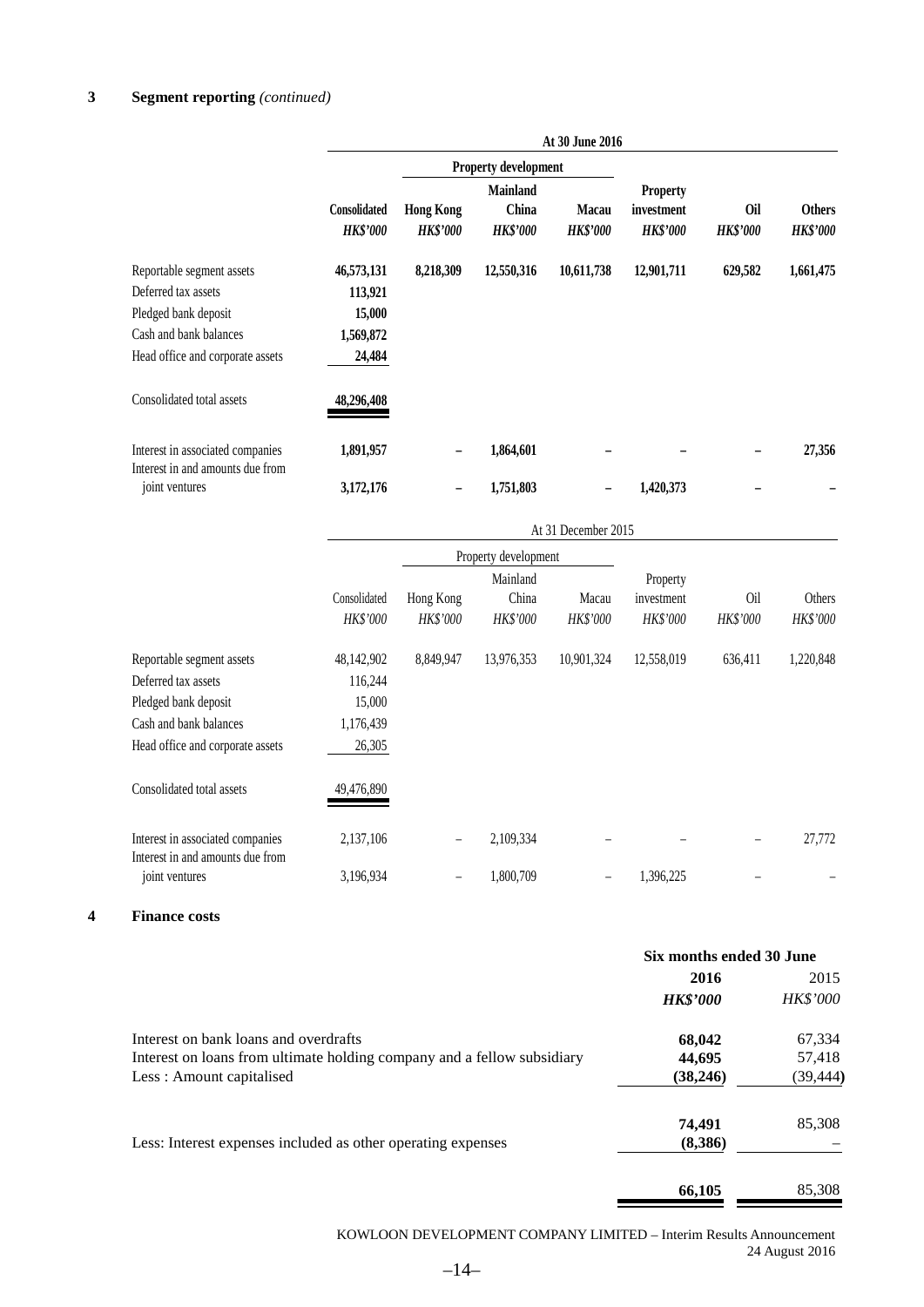#### **5 Income tax**

|                               | Six months ended 30 June |          |
|-------------------------------|--------------------------|----------|
|                               | 2016                     | 2015     |
|                               | <b>HK\$'000</b>          | HK\$'000 |
| <b>Current tax</b>            |                          |          |
| Provision for profits tax     |                          |          |
| - Hong Kong                   | 37,171                   | 65,448   |
| - Outside Hong Kong           | 13,329                   | 2,380    |
|                               | 50,500                   | 67,828   |
| Land appreciation tax ("LAT") | 19,338                   | 1,068    |
| Deferred tax                  | (33,764)                 | 76,465   |
|                               | 36,074                   | 145,361  |

The provision for Hong Kong profits tax is calculated at 16.5% (six months ended 30 June 2015: 16.5%) of the estimated assessable profits for the six months ended 30 June 2016. Tax levied in jurisdictions outside Hong Kong is charged at the appropriate current rates of taxation ruling in relevant jurisdictions.

Under the Provisional Regulations on LAT in Mainland China, all gains arising from transfer of real estate property in Mainland China are subject to LAT at progressive rates ranging from 30% to 60% on the appreciation of the land value, being the proceeds of sale of properties less deductible expenditure including cost of land use rights, borrowings costs and all property development expenditure.

#### **6 Earnings per share**

#### **(a) Basic earnings per share**

The calculation of basic earnings per share is based on the profit attributable to shareholders of the Company of HK\$290,979,000 (six months ended 30 June 2015: HK\$476,046,000) and the weighted average number of ordinary shares in issue during the period of 1,150,681,275 (six months ended 30 June 2015: 1,150,681,275).

#### **(b) Diluted earnings per share**

There were no dilutive potential shares in existence during the six months ended 30 June 2016 and 2015.

#### **7 Dividends**

|                                                                | Six months ended 30 June |                 |
|----------------------------------------------------------------|--------------------------|-----------------|
|                                                                | 2016                     | 2015            |
|                                                                | <b>HK\$'000</b>          | <b>HK\$'000</b> |
| Interim dividend declared after the interim period of HK\$0.21 |                          |                 |
| (six months ended 30 June 2015: HK\$0.21) per share            | 241,643                  | 241,643         |

The interim dividend declared after the interim period has not been recognised as a liability at the interim period end date.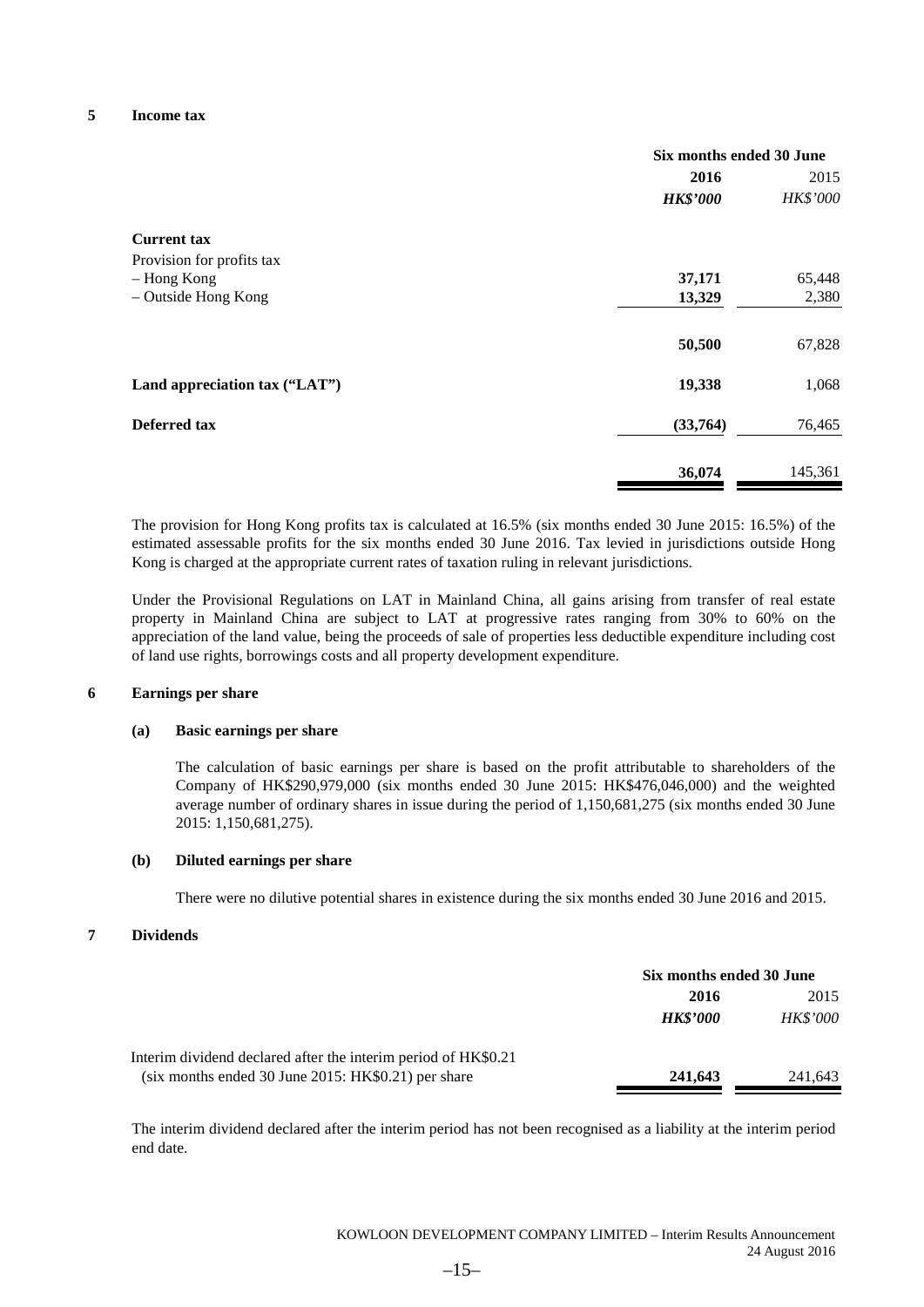#### **8 Interests in property development**

Interests in property development mainly represent the Group's interests in the development of two properties located at Lote P and Lotes T+T1 of Novos Aterros da Areia Preta, in Macau under two co-investment agreements with two wholly-owned subsidiaries of the ultimate holding company. Pursuant to the terms of the co-investment agreements, the Group will provide funding to cover any shortfall in the funding of the development projects which is subject to an aggregate maximum amount. In return, the two wholly-owned subsidiaries of the ultimate holding company will pay to the Group cash flows from the development projects according to the formulae set out in the co-investment agreements. Details of the funding arrangement and other key terms of the co-investment agreements are disclosed in the Company's Circular dated 23 May 2006. Interests in property development are stated at fair value at the end of the reporting period.

In respect of the development project at Lote P, its land concession was agreed in December 1990 whereby the land use was successfully converted from industrial to residential and commercial in 2006, with a lease term of 25 years ending on 25 December 2015 (the "Expiry Date"). If the project would have been completed on or before the Expiry Date, it would have become a definite land concession which is renewable every 10 years until 2049. However, in September 2013, the Macau Special Administrative Region Government (the "Macau SAR Government") promulgated the Macau New Land Law (the "MNLL") which came into effect in March 2014. The MNLL provides that the Macau SAR Government will have the right to resume the land of any property development that is not completed and/or where the conditions as stated in the land concession for which have not been fulfilled by the stipulated expiry date without any compensation to the property owner. Owing to delays caused by the Macau SAR Government in granting the requisite approvals and permits for the development of the project, the project could not commence until August 2014. As a result, the construction work could not be completed by the Expiry Date and all construction work is currently suspended. An application had been made to the Macau SAR Government for an extension of the Expiry Date but was declined by the relevant department of the Macau SAR Government.

Based on a legal opinion received by the Group, Polytex Corporation Limited ("PCL"), the registered owner of the property of the project and a wholly-owned subsidiary of the ultimate holding company of the Company, has sufficient grounds to apply to the Courts of the Macau SAR for remedies in all aspects to continue and complete the project. A few legal actions have been initiated by the legal representatives of PCL and are now in progress. Based on the opinion of the legal expert, the Courts will consider and judge on the essential points regarding the delays caused by the Macau SAR Government and the right of PCL to claim for compensation of time in order to allow the completion of the construction work of the Lote P development project and deliver the properties to the respective purchasers. Currently, the Group is still awaiting the hearing date to be fixed by the Courts of the Macau SAR for the legal proceedings.

As the outcome of these court proceedings is still uncertain, management of the Company have taken into account all available evidence, including the opinion of legal experts, in preparing the discounted cash flow model in order to assess the fair value of the project. Management of the Company believe that PCL has strong legal grounds to obtain a favourable judgment so that the Lote P development project can be re-activated and completed. The construction work will be resumed as soon as practicable subject to a favourable judgment being obtained and relevant approvals being given by the Macau SAR Government. No impairment for the interests in property development was considered necessary at 30 June 2016.

In respect of the development project at Lotes T+T1, the expiry date of the land concession is 5 July 2017. Based on the current status of the development, management of the Company consider that the Lotes T+T1 project will be completed before the expiry date.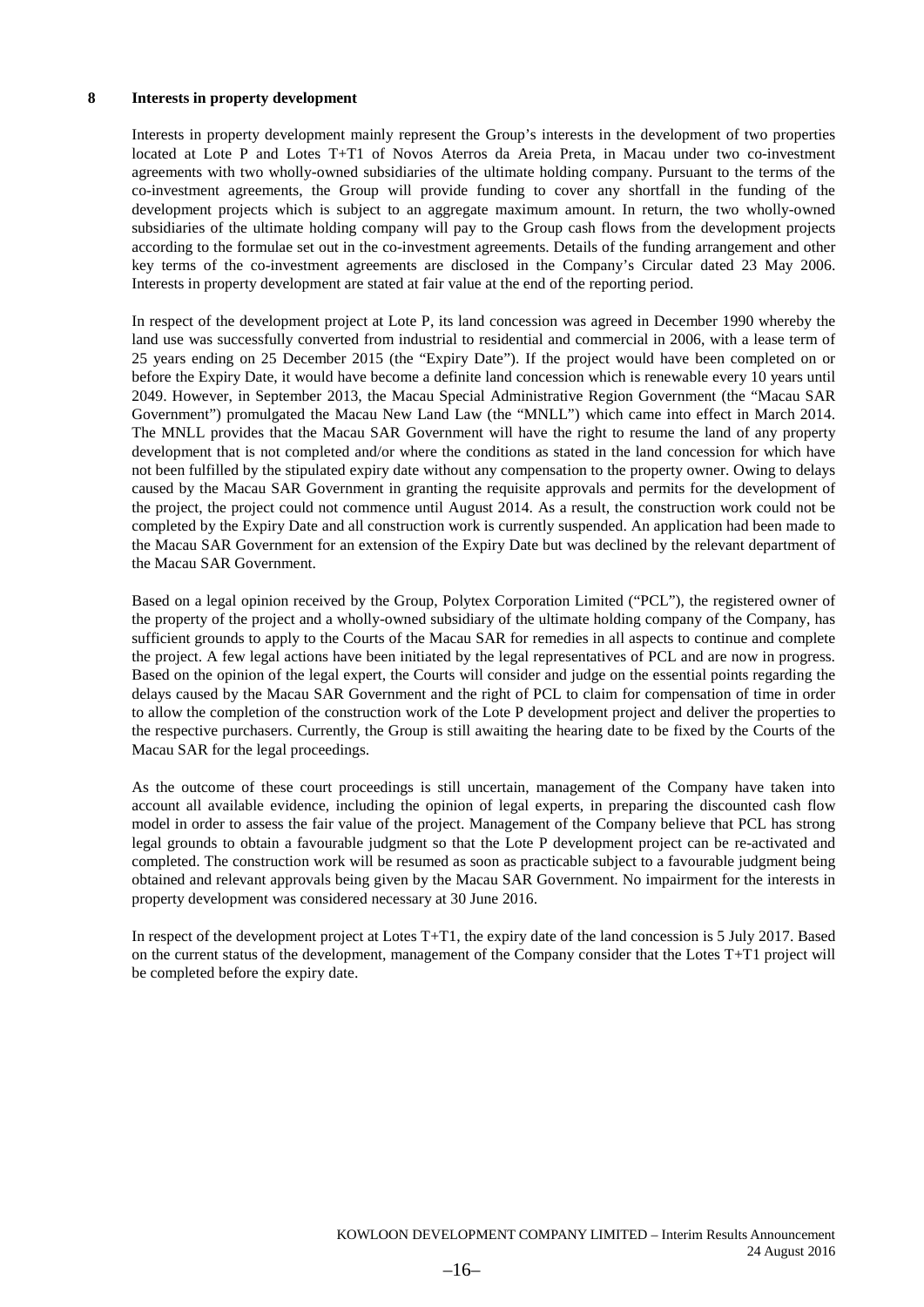### **9 Trade and other receivables/Loans and advances**

Included in this item are trade receivables and loans and advances (net of impairment losses for bad and doubtful debts) with an ageing analysis as follows :

|                                          | At 30 June<br>2016 | At 31 December<br>2015 |
|------------------------------------------|--------------------|------------------------|
|                                          | <b>HK\$'000</b>    | HK\$'000               |
| Current                                  | 2,262,352          | 1,880,510              |
| Within 3 months                          | 64,811             | 28,368                 |
| 3 months to 6 months                     | 246                | 1,693                  |
| More than 6 months                       | 14,244             | 15,386                 |
| Trade receivables and loans and advances | 2,341,653          | 1,925,957              |
| Utility and other deposits               | 40,136             | 36,144                 |
| Other receivables and prepayments        | 431,907            | 458,889                |
|                                          | 2,813,696          | 2,420,990              |

The Group maintains a defined credit policy. An ageing analysis of trade receivables and loans and advances is prepared on a regular basis and is closely monitored to minimise any credit risk associated with receivables and loans and advances.

#### **10 Trade and other payables**

Included in this item are trade payables with an ageing analysis as follows :

| At 30 June      | At 31 December |
|-----------------|----------------|
| 2016            | 2015           |
| <b>HK\$'000</b> | HK\$'000       |
| 1,162,003       | 1,173,878      |
| 44,187          | 54,428         |
| 2               | 121            |
| 26,643          | 27,295         |
| 1,232,835       | 1,255,722      |
| 79,452          | 77,179         |
| 908,535         | 608,355        |
| 4,204,033       | 4,232,069      |
| 6,424,855       | 6,173,325      |
|                 |                |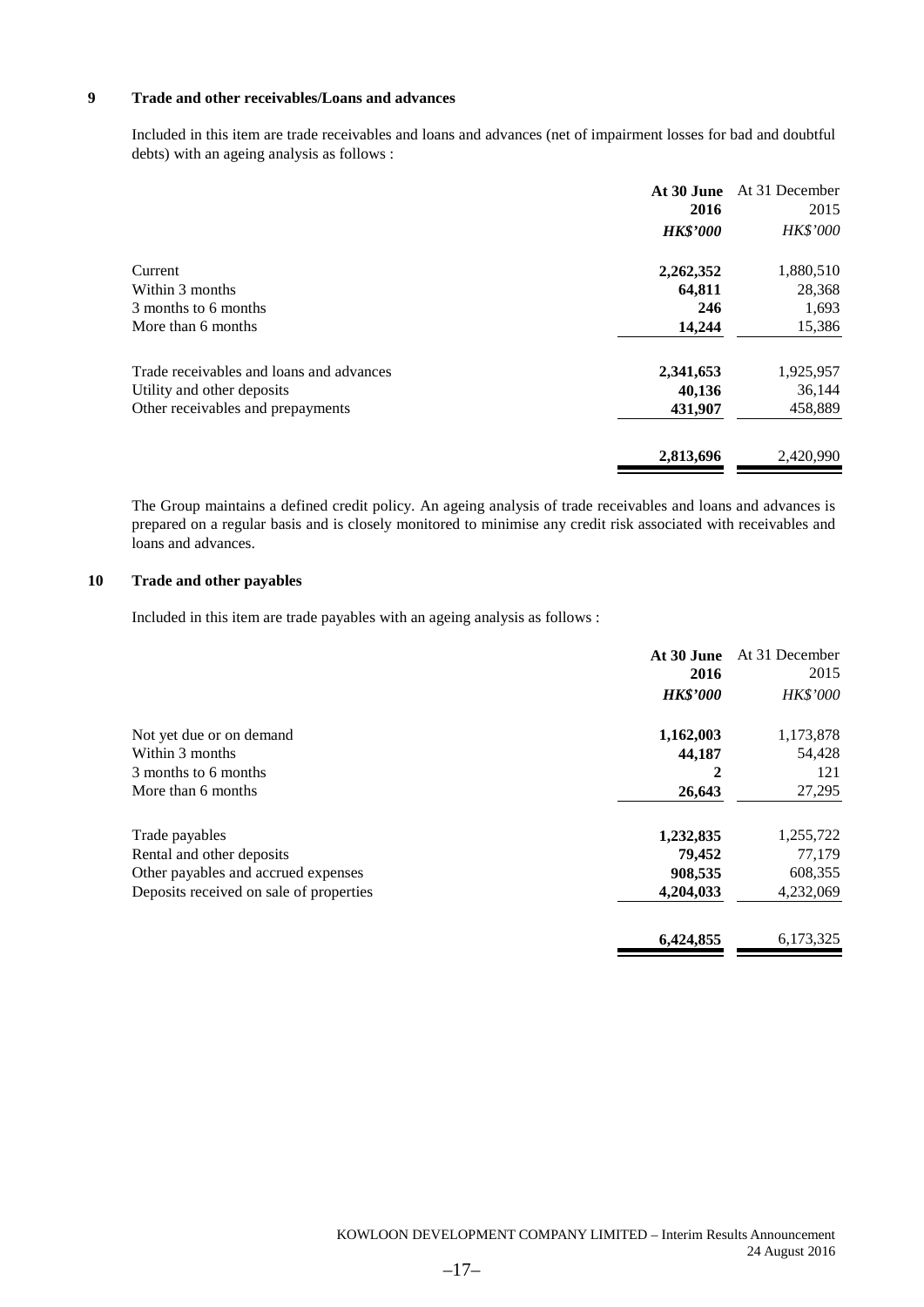#### **11 Oil production assets and oil exploitation assets**

As at 30 June 2016, the Group had oil production assets of HK\$548,842,000 (at 31 December 2015: HK\$564,417,000) (included in other property, plant and equipment) and oil exploitation assets of HK\$48,504,000 (at 31 December 2015: HK\$49,325,000). Oil production assets and oil exploitation assets are stated at cost less accumulated depreciation/amortisation and impairment losses.

The gas flaring permit to flare associated gas for conducting normal crude oil production in the South Alibek Oilfield of Caspi Neft TME, a wholly owned subsidiary of Polytec Asset Holdings Limited (73.4% owned by the Group), in Kazakhstan will expire on 31 December 2016. Caspi Neft TME has been taking all necessary steps to obtain a gas flaring permit valid for a longer period so as to enable it to continue to conduct normal crude oil production after 31 December 2016 and is also currently considering several alternatives to resolve the issue regarding the treatment and utilisation of associated gas permanently, including obtaining approvals from the relevant authorities of the Kazakhstan Government and engaging in active communication with other external parties in order to substantiate the other alternatives. Based on advice received from its technical experts and external legal advisor and the alternatives under consideration, the Group considers that there is no indication that gas flaring permits will not be renewed in the future.

As at 30 June 2016, the Group reassessed the operation and the risk exposures of its oil exploration and production business as a whole. As the recoverable amounts of the oil production and exploitation assets exceeded their carrying values, no impairment loss is considered necessary for the period ended 30 June 2016. The recoverable amounts of oil production and exploitation assets were determined based on value in use calculations applying a discount rate of 12.5% (31 December 2015: 12.5%).

# **FINANCIAL REVIEW**

### *Financial resources and bank borrowings*

The Group had total bank borrowings of HK\$9,829 million as at 30 June 2016 (31 December 2015: HK\$8,707 million), with HK\$1,438 million being repayable within one year and HK\$8,391 million being repayable after one year. Taking into account of cash and cash equivalents with an amount of HK\$1,570 million, the Group's net borrowings position was HK\$8,259 million as at 30 June 2016, which represented an increase by HK\$728 million compared to 31 December 2015. Total loans from ultimate holding company and a fellow subsidiary recorded a substantial decrease by HK\$1,887 million since 31 December 2015 and amounted to HK\$4,552 million as at 30 June 2016.

The Group's gearing ratio (calculated on the basis of net bank borrowings and total loans from ultimate holding company and a fellow subsidiary over equity attributable to shareholders of the Company) was slightly decreased to 57.2% as at 30 June 2016 (31 December 2015 : 61.0%).

In January 2016, the Group further expanded its land bank by acquiring of a subsidiary from the ultimate holding company at a total consideration of HK\$184 million. The major asset of the acquired subsidiary is a land located in Tseung Kwan O and the Group is now under the process of land exchange application.

During the period under review, the Group continued to launch the sale for the remaining units of the property projects in Hong Kong, which contributed further cash inflows of HK\$1,013 million to the Group. Furthermore, the Group has recorded approximately of HK\$1,550 million cash inflows mainly from sales/presales of various development projects in Mainland China.

The Group continued to actively engage in the development projects in Hong Kong and Mainland China and expended a total of HK\$900 million for construction costs during the period.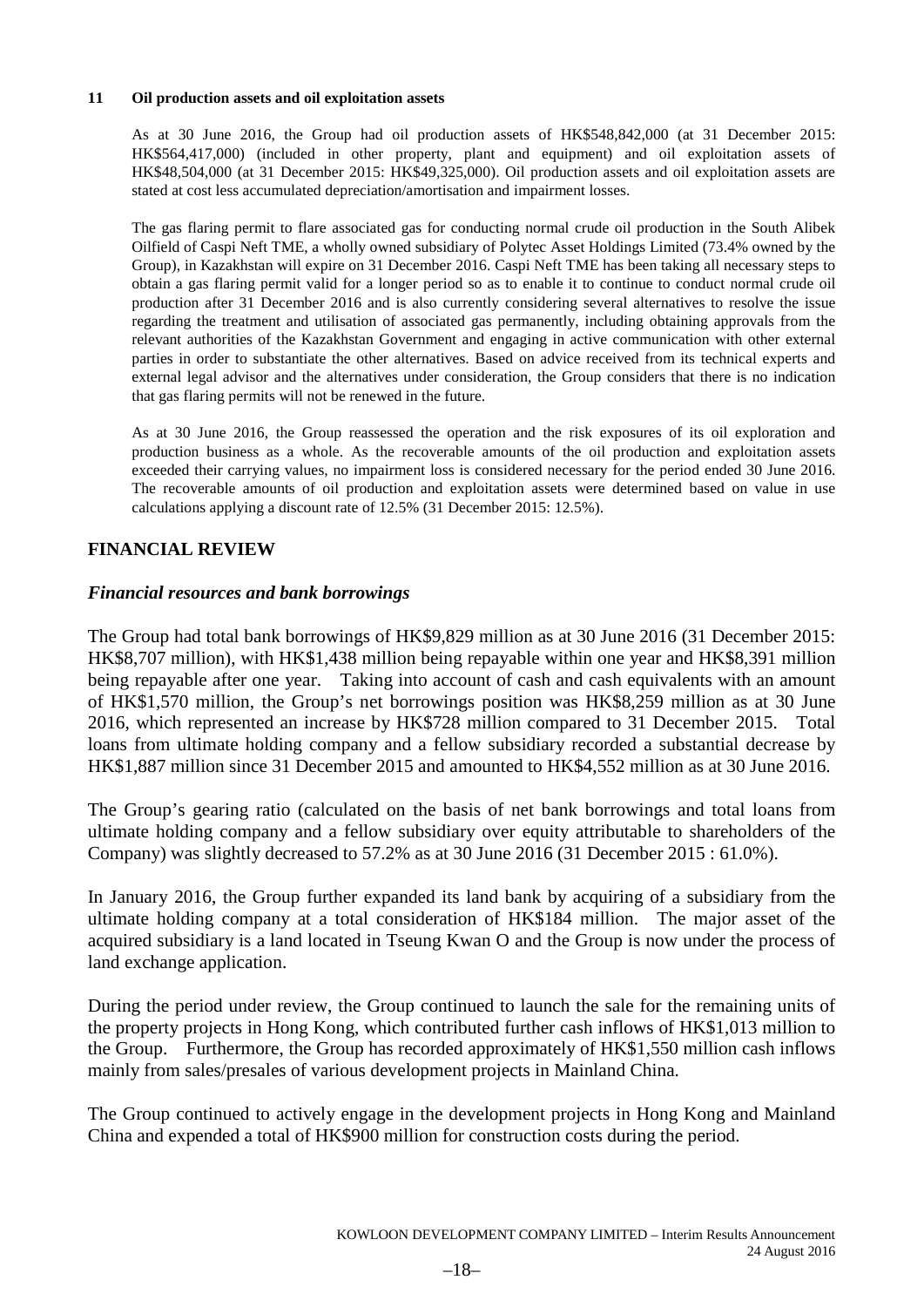All the Group's borrowings are arranged on a floating rate basis. The Group will closely monitor and manage its exposure to interest rate fluctuations and will consider engaging in relevant hedging arrangements when considered appropriate.

With the investments in Mainland China, the Group is exposed to exchange fluctuations in Renminbi ("RMB"). Using external borrowings in RMB together with revenue and cash generated from the development projects in Mainland China serves as a natural hedge against the exchange rate risk of RMB.

In respect of the Group's oil business in Kazakhstan, the Group is exposed to the exchange fluctuations in the Tenge ("KZT"), the local currency of Kazakhstan, because the majority of operating expenses and capital expenditure are denominated in KZT, while a significant portion of its revenue is denominated in United States dollars. As at 30 June 2016, the Group did not have any outstanding financial instruments entered into for hedging purposes. Nevertheless, the Group is closely monitoring its overall foreign exchange exposure and interest rate exposure and will adopt a proactive but prudent approach to minimise the relevant exposures when necessary.

With the financing facilities in place, recurrent rental income from investment properties, cash inflows from presale/sale of the Group's development projects and the financial support from the ultimate holding company, the Group has sufficient financial resources to satisfy its commitments and future funding requirements.

# *Capital commitments*

As at 30 June 2016, the Group had commitments in connection with the Group's investment properties amounting to HK\$30 million.

# *Pledge of assets*

As at 30 June 2016, properties having a value of HK\$18,298 million and bank deposits of HK\$15 million were pledged to financial institutions mainly to secure credit facilities extended to the Group.

# *Contingent liabilities*

The Group has given several guarantees in respect of banking facilities granted to a joint venture in Mainland China. Guarantees have been provided to a joint venture amounting to HK\$1,106 million, representing a 50% proportional guarantee in respect of HK\$2,212 million term loan facilities. The facilities were utilised to the extent of HK\$1,931 million as at 30 June 2016.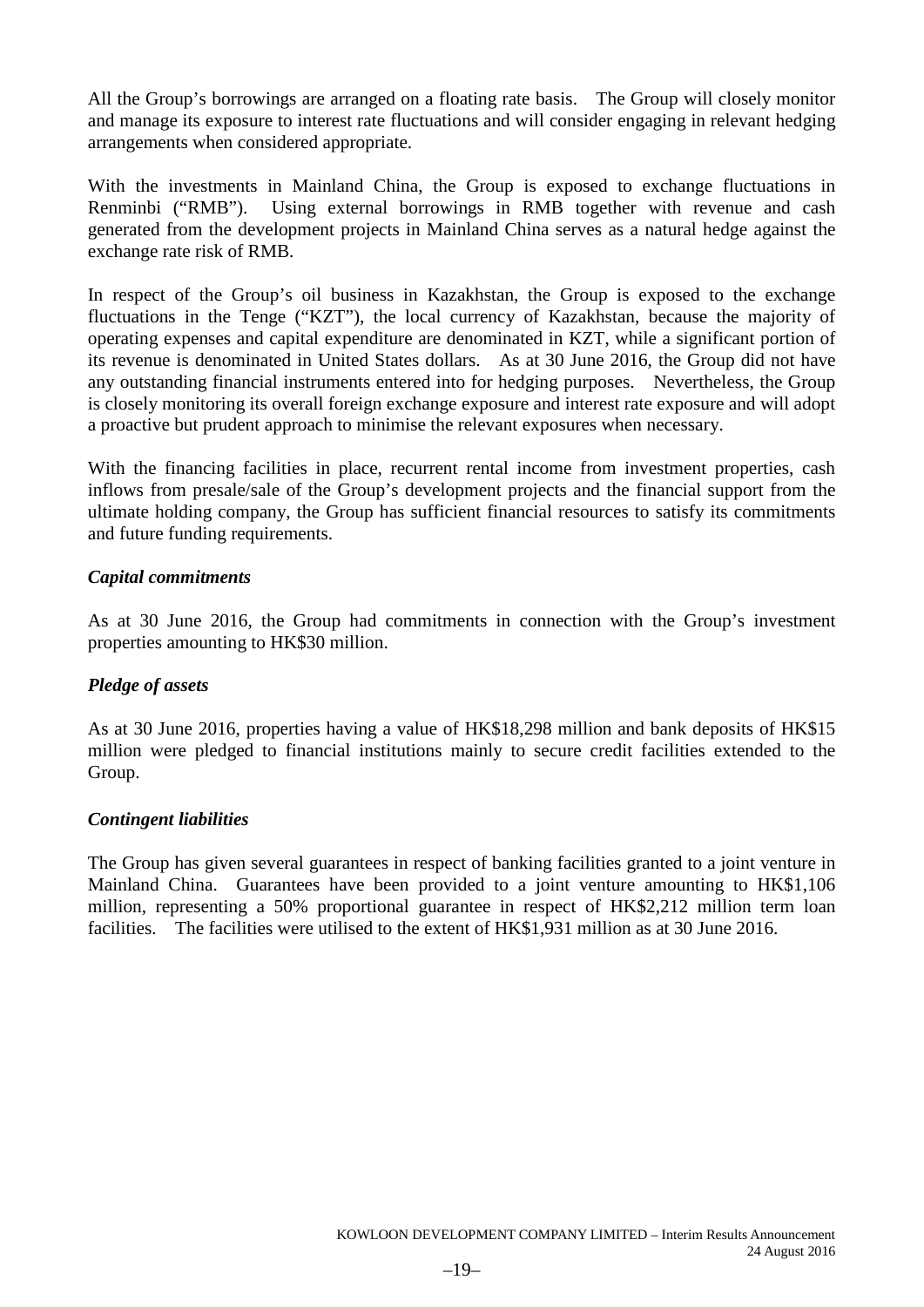# **OTHER INFORMATION**

# *Review of Interim Results*

The Audit Committee of the Company has reviewed the unaudited interim financial statements of the Group for the six months ended 30 June 2016. The Group's independent auditor, KPMG, has conducted a review of the interim financial statements in accordance with Hong Kong Standard on Review Engagements 2410 "Review of interim financial information performed by the independent auditor of the entity" issued by the Hong Kong Institute of Certified Public Accountants.

# *Compliance with the Corporate Governance Code*

During the six months ended 30 June 2016, the Company has complied with all code provisions as set out in the Corporate Governance Code contained in Appendix 14 to the Rules Governing the Listing of Securities on The Stock Exchange of Hong Kong Limited (the "Listing Rules"), with the exception of Code Provisions A.2.1 and A.6.7 as explained below:

# Code Provision A.2.1

Mr Or Wai Sheun, the Chairman, has performed the combined role as the chairman and the chief executive taking charge of the overall operations of the Group. The reason for deviation from the code provision was disclosed in the 2015 Annual Report.

# Code Provision A.6.7

All Non-executive Directors and Independent Non-executive Directors attended the Annual General Meeting of the Company held on 28 June 2016 (the "AGM"), other than an Independent Non-executive Director who was unable to attend the AGM as he was overseas at the time.

# *Purchase, Sale or Redemption of the Company's Listed Securities*

Neither the Company nor any of its subsidiaries has purchased, sold or redeemed any listed securities of the Company during the six months ended 30 June 2016.

# *Closure of Register of Members*

The Register of Members of the Company will be closed from Monday, 28 November 2016 to Tuesday, 29 November 2016, both dates inclusive. During which period, no transfer of shares will be registered. In order to qualify for the interim dividend, all transfer forms accompanied by the relevant share certificates must be lodged with the Company's share registrar, Computershare Hong Kong Investor Services Limited, at Rooms 1712-1716, 17th Floor, Hopewell Centre, 183 Queen's Road East, Wanchai, Hong Kong for registration not later than 4:30 pm on Friday, 25 November 2016.